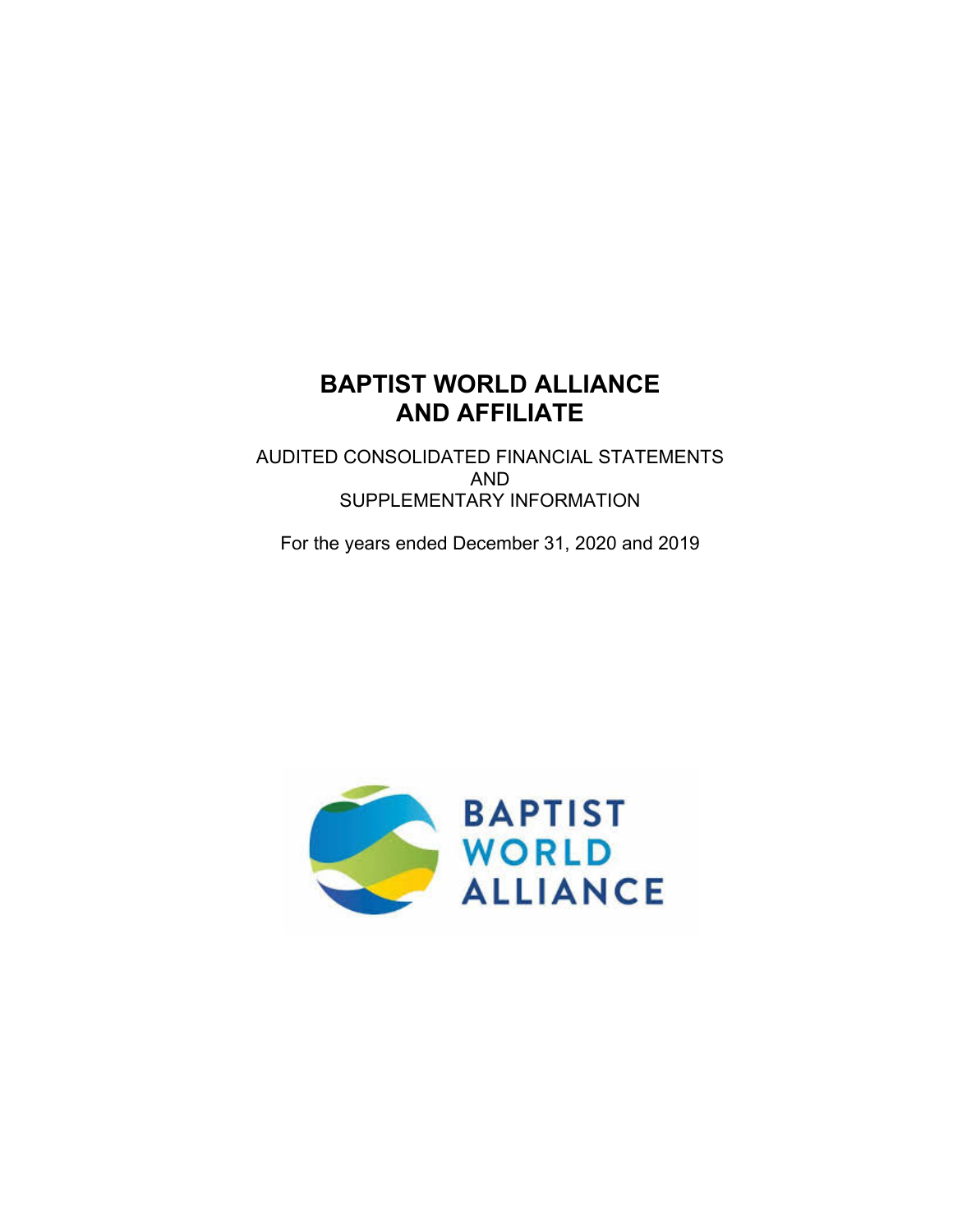# **TABLE OF CONTENTS**

|                                                                                    | Page      |
|------------------------------------------------------------------------------------|-----------|
| <b>Report of Independent Auditors</b>                                              | $1 - 2$   |
| <b>Consolidated Financial Statements</b>                                           |           |
| <b>Statements of Financial Position</b>                                            | $3 - 4$   |
| Statement of Activities - year ended December 31, 2020                             | 5         |
| Statement of Activities – year ended December 31, 2019                             | $\,6\,$   |
| Statement of Functional Expenses - year ended December 31, 2020                    | $7 - 8$   |
| Statement of Functional Expenses - year ended December 31, 2019                    | $9 - 10$  |
| <b>Statements of Cash Flows</b>                                                    | 11        |
| <b>Notes to Consolidated Financial Statements</b>                                  | $12 - 31$ |
| <b>Report of Independent Auditors on Supplementary Information</b>                 | 32        |
| <b>Supplementary Information</b>                                                   |           |
| Schedules of Cash and Cash Equivalents                                             | 33        |
| Schedules of Contributions from Member Bodies Without Donor Restrictions           | 34-36     |
| Schedule of Changes in Internally Designated Net Assets Without Donor Restrictions | 37        |
| Schedule of Changes in Temporarily Restricted Net Assets With Donor Restrictions   | 38-40     |
| Schedule of Changes in Baptist World Aid Funds                                     | 41-44     |
| Schedule of Changes in Endowment Fund Net Assets With Donor Restrictions           | 45        |
| Schedule of Changes in Beneficial Interest in                                      |           |
| Perpetual Trusts Net Assets With Donor Restrictions                                | 46        |
| Schedule of Financial Position - Baptist World Alliance                            | 47-48     |
| Schedule of Activities - Baptist World Alliance                                    | 49        |
| Schedule of Functional Expenses - Baptist World Alliance                           | $50 - 51$ |
| Schedule of Cash Flows - Baptist World Alliance                                    | 52        |
| Schedule of Financial Position - 21 Wilberforce Global Freedom Center              | 53        |
| Schedule of Activities – 21 Wilberforce Global Freedom Center                      | 54        |
| Schedule of Functional Expenses - 21 Wilberforce Global Freedom Center             | 55        |
| Schedule of Cash Flows - 21 Wilberforce Global Freedom Center                      | 56        |
| <b>Consolidating Schedule of Financial Position</b>                                | 57-58     |
| <b>Consolidating Schedule of Activities</b>                                        | 59        |
| <b>Consolidating Schedule of Cash Flows</b>                                        | 60        |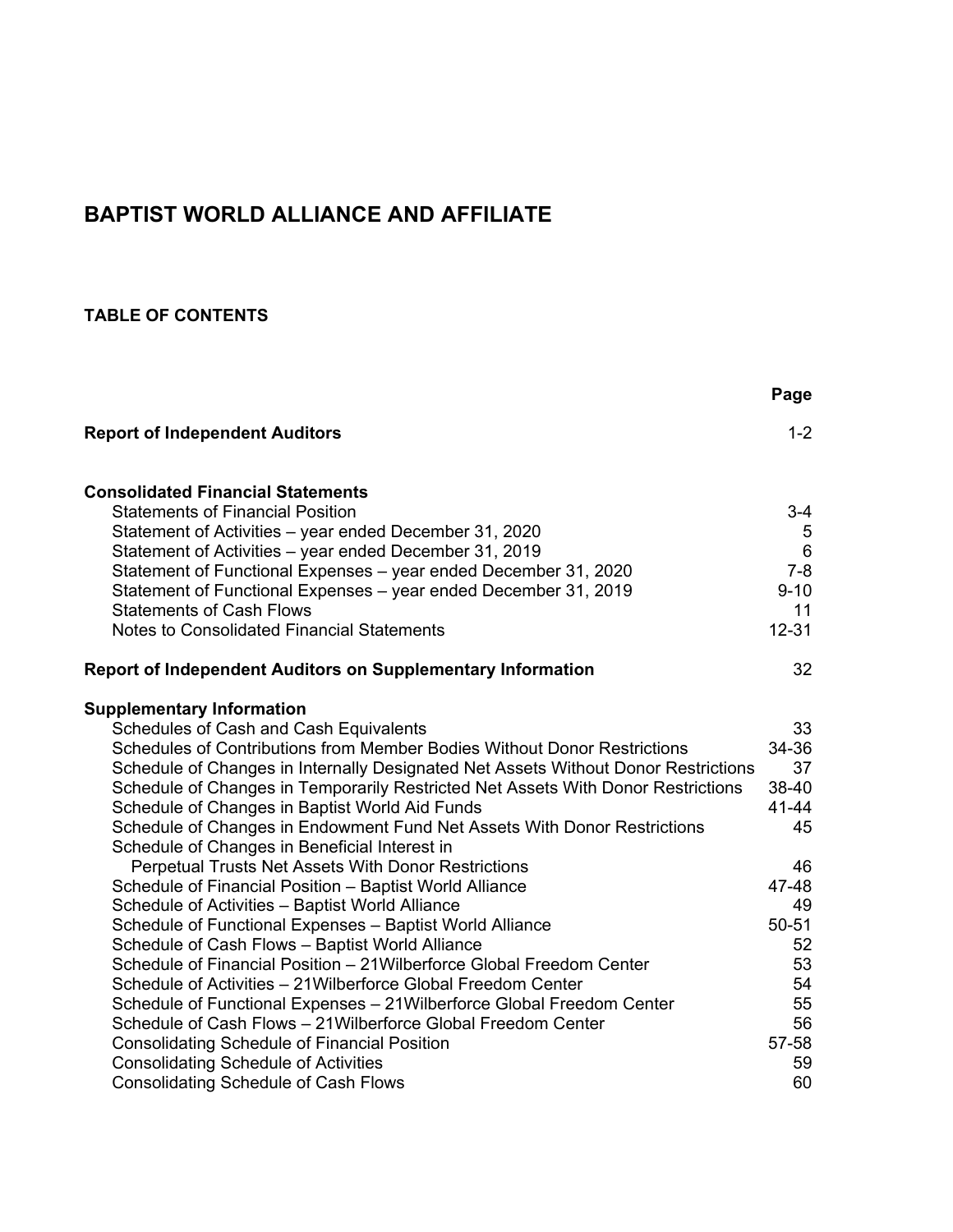

# **REPORT OF INDEPENDENT AUDITORS**

To the Audit Committee Baptist World Alliance and Affiliate Falls Church, Virginia

We have audited the accompanying financial statements of the Baptist World Alliance and its Affiliate, 21Wilberforce Global Freedom Center, (collectively, the Organization), which comprise the consolidated statement of financial position as of December 31, 2020, and the related consolidated statements of activities, functional expenses and cash flows for the year then ended, and the related notes to the consolidated financial statements. We have also audited the accompanying financial statements of the Baptist World Alliance, prior to consolidation, as of and for the year ended December 31, 2019.

#### **Management's Responsibility for the Consolidated Financial Statements**

Management is responsible for the preparation and fair presentation of these financial statements in accordance with accounting principles generally accepted in the United States of America; this includes the design, implementation, and maintenance of internal control relevant to the preparation and fair presentation of the financial statements that are free from material misstatement, whether due to fraud or error.

#### **Auditor's Responsibility**

Our responsibility is to express an opinion on these financial statements based on our audits. We conducted our audits in accordance with auditing standards generally accepted in the United States of America. Those standards require that we plan and perform the audits to obtain reasonable assurance about whether the financial statements are free of material misstatement.

An audit involves performing procedures to obtain audit evidence about the amounts and disclosures in the financial statements. The procedures selected depend on the auditor's judgment, including the assessment of the risks of material misstatement of the financial statements, whether due to fraud or error. In making those risk assessments, the auditor considers internal control relevant to the entity's preparation and fair presentation of the financial statements in order to design audit procedures that are appropriate in the circumstances, but not for the purpose of expressing an opinion on the effectiveness of the entity's internal control. Accordingly, we express no such opinion. An audit also includes evaluating the appropriateness of accounting policies used and the reasonableness of significant accounting estimates made by management, as well as evaluating the overall presentation of the financial statements.

We believe that the audit evidence we have obtained is sufficient and appropriate to provide a basis for our audit opinion.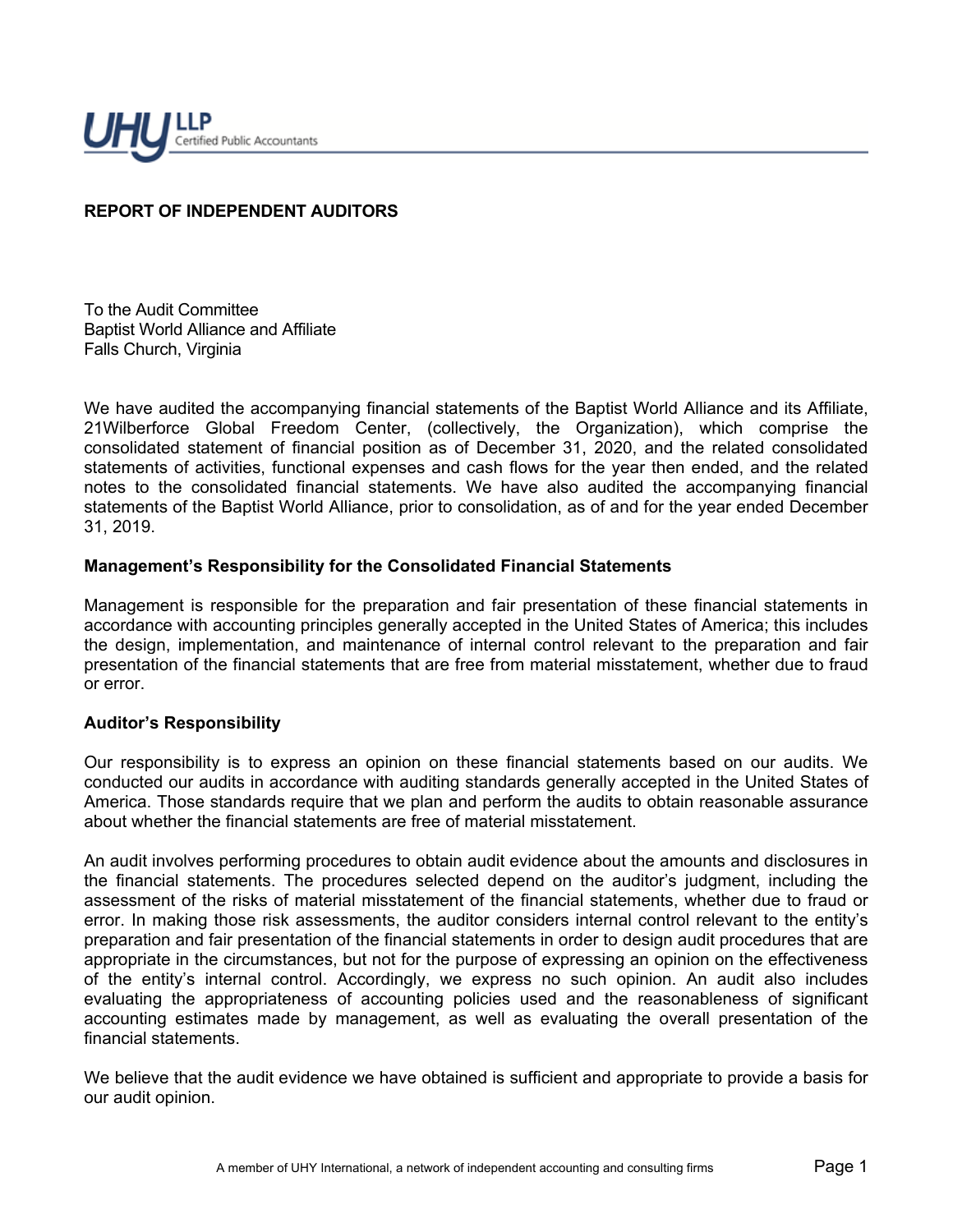# **Opinion**

In our opinion, the consolidated financial statements referred to above present fairly, in all material respects, the consolidated financial position of Baptist World Alliance and its affiliate as of December 31, 2020 and the changes in their net assets and their cash flows for the year then ended in accordance with accounting principles generally accepted in the United States of America.

In our opinion, the financial statements referred to above present fairly, in all material respects, the financial position of the Baptist World Alliance as of December 31, 2019, and the changes in its net assets and its cash flows for the year then ended in accordance with accounting principles generally accepted in the United States of America.

UHY LLP

Columbia, Maryland December 31, 2021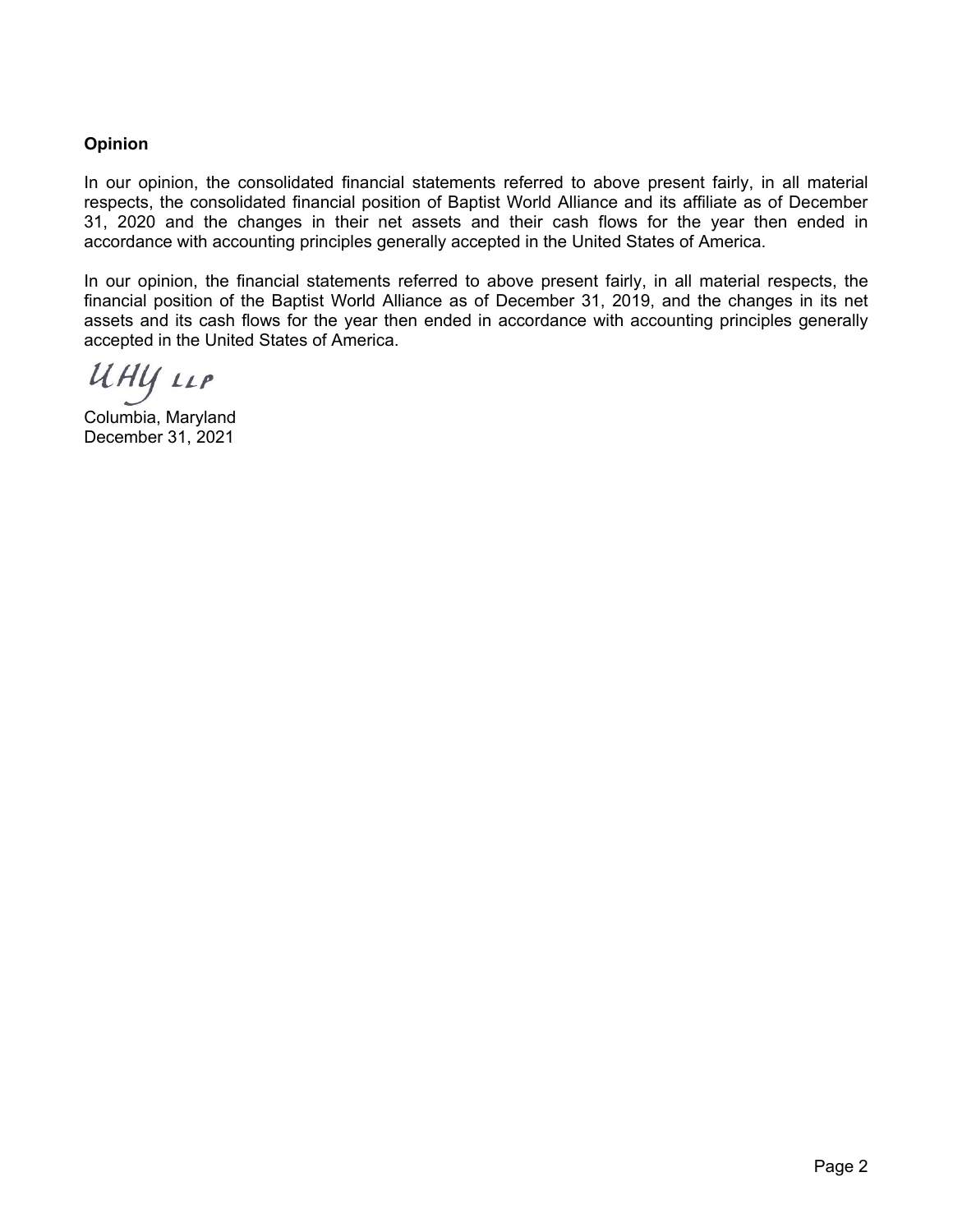**CONSOLIDATED STATEMENT OF FINANCIAL POSITION December 31, 2020 and 2019**

|                                           | 2020                |            | 2019      |  |
|-------------------------------------------|---------------------|------------|-----------|--|
|                                           | <b>Consolidated</b> | <b>BWA</b> |           |  |
| <b>ASSETS</b>                             |                     |            |           |  |
| <b>CURRENT ASSETS</b>                     |                     |            |           |  |
| Cash and cash equivalents                 | \$<br>1,366,313     | \$         | 929,629   |  |
| Accounts receivable                       | 102,537             |            | 25,134    |  |
| Loans receivable                          | 3,218               |            | 18,328    |  |
| Prepaid expenses and other current assets | 173,274             |            | 236,001   |  |
| Total current assets                      | 1,645,342           |            | 1,209,092 |  |
|                                           |                     |            |           |  |
| <b>PROPERTY AND EQUIPMENT - net</b>       | 2,343,066           |            | 2,416,292 |  |
| <b>INVESTMENTS</b>                        |                     |            |           |  |
| <b>Endowment fund investments</b>         | 1,343,727           |            | 1,343,477 |  |
| Other investments                         | 2,774,917           |            | 2,442,717 |  |
| <b>Total investments</b>                  | 4,118,644           |            | 3,786,194 |  |
| <b>OTHER ASSETS</b>                       |                     |            |           |  |
| Loans receivable, net of current portion  | 264,698             |            | 251,064   |  |
| Beneficial interest in trusts             | 1,347,830           |            | 1,277,776 |  |
|                                           |                     |            |           |  |
| Total other assets                        | 1,612,528           |            | 1,528,840 |  |

| Total assets | 9,719,580 | 8,940,418 |
|--------------|-----------|-----------|
|              |           |           |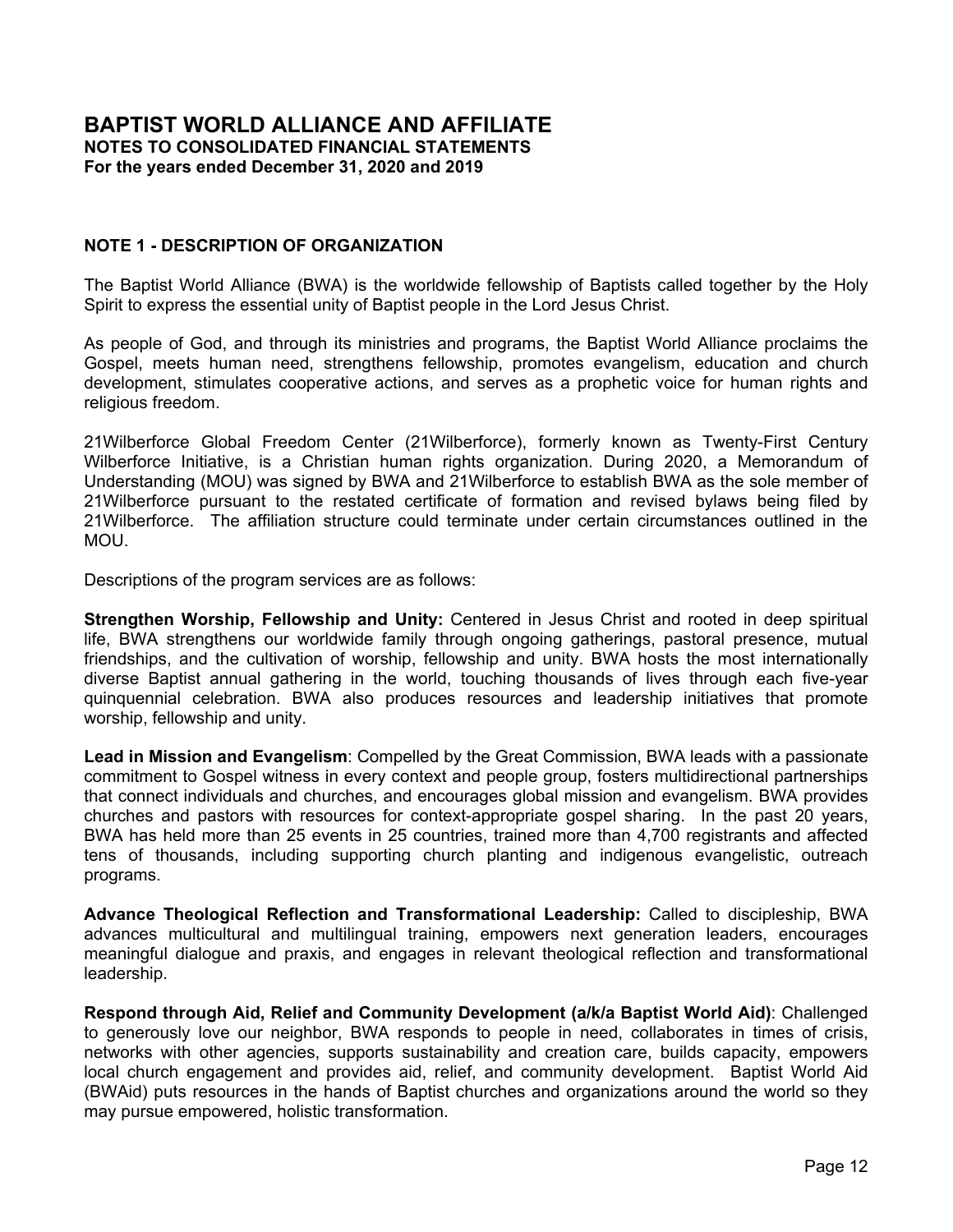|                                             | 2020                | 2019            |
|---------------------------------------------|---------------------|-----------------|
|                                             | <b>Consolidated</b> | <b>BWA</b>      |
| <b>LIABILITIES AND NET ASSETS</b>           |                     |                 |
| <b>CURRENT LIABILITIES</b>                  |                     |                 |
| Accounts payable and accrued expenses       | \$<br>78,871        | \$<br>69,111    |
| Deferred revenue                            | 258,466             | 244,619         |
| Paycheck Protection Program ("PPP") loan    | 206,938             |                 |
| <b>Total current liabilities</b>            | 544,275             | 313,730         |
| NON-CURRENT LIABILITIES                     |                     |                 |
| Security deposits held for tenants          | 19,530              | 19,530          |
| <b>Total liabilities</b>                    | 563,805             | 333,260         |
| <b>NET ASSETS</b>                           |                     |                 |
| <b>Without Donor Restrictions:</b>          |                     |                 |
| Available for operations                    | 799,772             | 523,859         |
| Invested in property and equipment          | 2,343,066           | 2,416,292       |
| Internally designated net assets            | 407,516             | 293,164         |
| Total net assets without donor restrictions | 3,550,354           | 3,233,315       |
| <b>With Donor Restrictions:</b>             |                     |                 |
| Temporarily restricted                      | 2,937,254           | 2,787,678       |
| Permanently restricted:                     |                     |                 |
| <b>Endowment funds</b>                      | 1,343,727           | 1,343,477       |
| Beneficial interest in perpetual trusts     | 1,324,440           | 1,242,688       |
| Total net assets with donor restrictions    | 5,605,421           | 5,373,843       |
| Total net assets                            | 9,155,775           | 8,607,158       |
| Total liabilities and net assets            | \$<br>9,719,580     | \$<br>8,940,418 |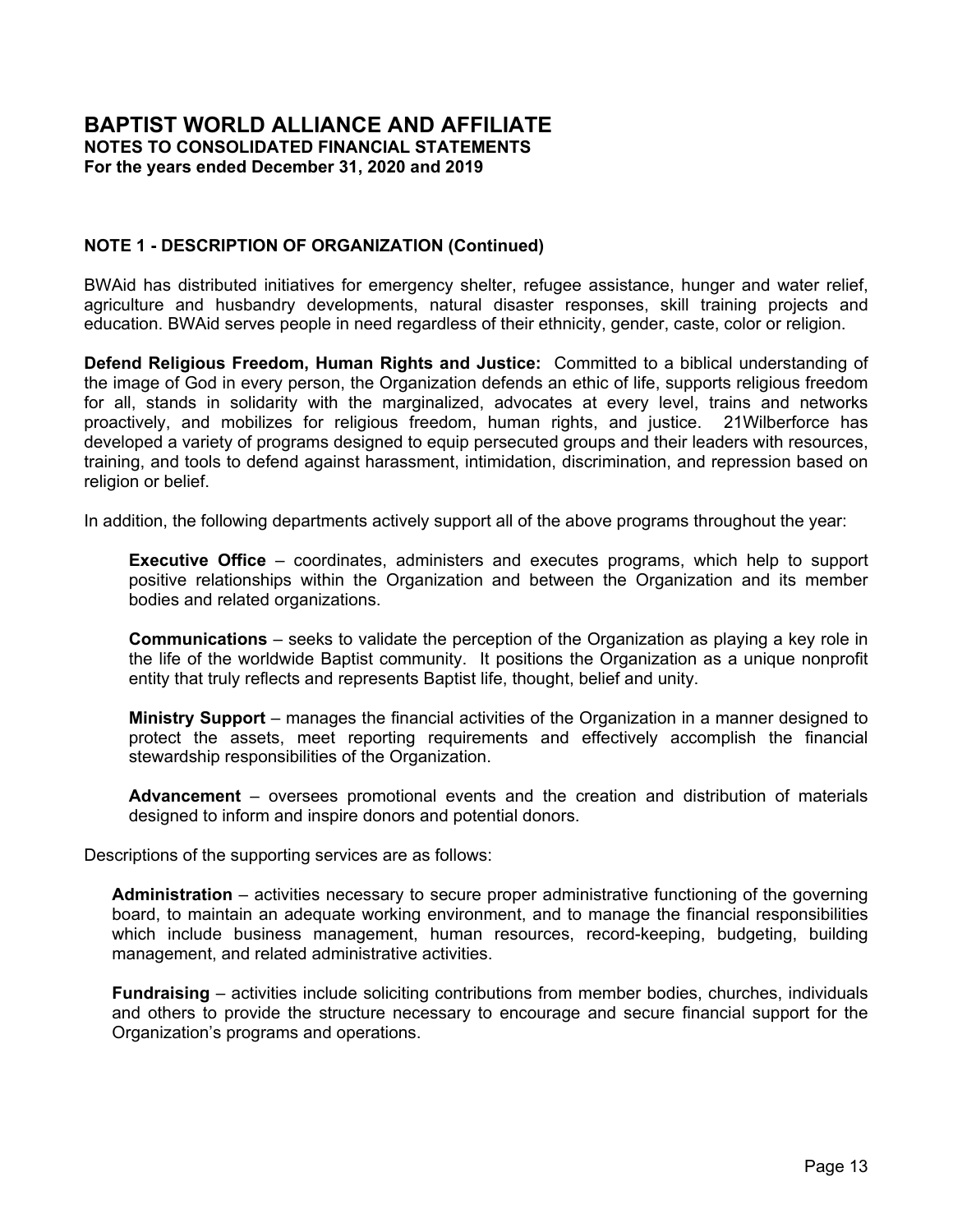**CONSOLIDATED STATEMENT OF ACTIVITIES**

|                                                                | Consolidated                                   |           |                                      |            |                 |
|----------------------------------------------------------------|------------------------------------------------|-----------|--------------------------------------|------------|-----------------|
|                                                                | <b>Without</b><br>Donor<br><b>Restrictions</b> |           | With<br>Donor<br><b>Restrictions</b> |            | <b>Total</b>    |
|                                                                |                                                |           |                                      |            |                 |
| <b>Operations:</b>                                             |                                                |           |                                      |            |                 |
| <b>Support and Revenue</b>                                     |                                                |           |                                      |            |                 |
| Contributions from member bodies                               | \$                                             | 388,068   | \$                                   | 36,000     | \$<br>424,068   |
| Combined federal campaign contributions                        |                                                | 2,935     |                                      | 2,481      | 5,416           |
| Contributions from churches, individuals and others            |                                                | 1,209,566 |                                      | 626,386    | 1,835,952       |
| Contribution from 21Wilberforce affiliation agreement          |                                                | 91,134    |                                      |            | 91,134          |
| General council, conferences and other meeting income          |                                                | 7,335     |                                      |            | 7,335           |
| Interest and dividends                                         |                                                | 82,511    |                                      | 57,160     | 139,671         |
| Distributions from perpetual trusts                            |                                                |           |                                      | 71,351     | 71,351          |
| Rental income                                                  |                                                | 298,646   |                                      |            | 298,646         |
| Miscellaneous                                                  |                                                | 11,891    |                                      |            | 11,891          |
|                                                                |                                                | 2,092,086 |                                      | 793,378    | 2,885,464       |
| Net assets released from restrictions                          |                                                | 750,581   |                                      | (750, 581) |                 |
| Total support and revenue                                      |                                                | 2,842,667 |                                      | 42,797     | 2,885,464       |
| <b>Expenses</b>                                                |                                                |           |                                      |            |                 |
| Program services:                                              |                                                |           |                                      |            |                 |
| Strengthen Worship, Fellowship and Unity                       |                                                | 652,115   |                                      |            | 652,115         |
| Lead in Mission and Evangelism                                 |                                                | 131,742   |                                      |            | 131,742         |
| Advance Theological Reflection and Transformational Leadership |                                                | 177,739   |                                      |            | 177,739         |
| BWAid / Respond through Aid, Relief and Community Development  |                                                | 538,628   |                                      |            | 538,628         |
| Defend Religious Freedom, Human Rights and Justice             |                                                | 497,747   |                                      |            | 497,747         |
| Total program services                                         |                                                | 1,997,971 |                                      |            | 1,997,971       |
| Supporting services:                                           |                                                |           |                                      |            |                 |
| Administration                                                 |                                                | 382,628   |                                      |            | 382,628         |
| Fundraising                                                    |                                                | 147,792   |                                      |            | 147,792         |
| Tenants                                                        |                                                | 132,318   |                                      |            | 132,318         |
| Total expenses                                                 |                                                | 2,660,709 |                                      |            | 2,660,709       |
| <b>Change in Net Assets from Operations</b>                    |                                                | 181,958   |                                      | 42,797     | 224,755         |
| Non-operating gains                                            |                                                |           |                                      |            |                 |
| Realized and unrealized gains                                  |                                                | 123,795   |                                      | 96,051     | 219,846         |
| Change in value of beneficial interests                        |                                                |           |                                      | 92,730     | 92,730          |
| Currency exchange gains                                        |                                                | 11,286    |                                      |            | 11,286          |
| Total non-operating gains                                      |                                                | 135,081   |                                      | 188,781    | 323,862         |
| <b>Change in Net Assets</b>                                    |                                                | 317,039   |                                      | 231,578    | 548,617         |
| Net Assets, Beginning                                          |                                                | 3,233,315 |                                      | 5,373,843  | 8,607,158       |
| Net Assets, Ending                                             | \$                                             | 3,550,354 | \$                                   | 5,605,421  | \$<br>9,155,775 |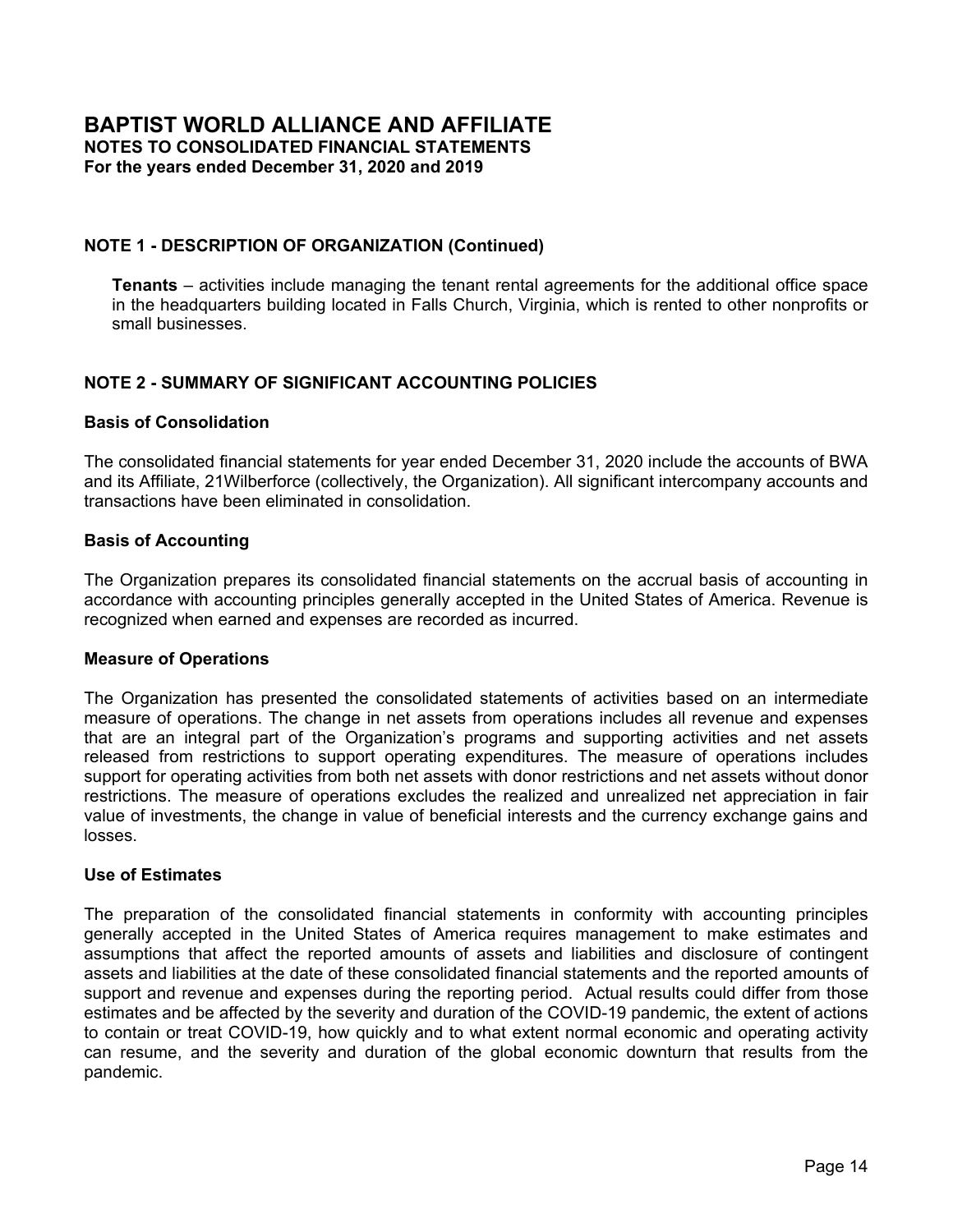**STATEMENT OF ACTIVITIES**

|                                                                | <b>Without</b><br>Donor<br><b>Restrictions</b> |           | With<br>Donor<br><b>Restrictions</b> |                          | Total           |
|----------------------------------------------------------------|------------------------------------------------|-----------|--------------------------------------|--------------------------|-----------------|
| <b>Operations:</b>                                             |                                                |           |                                      |                          |                 |
| <b>Support and Revenue</b>                                     |                                                |           |                                      |                          |                 |
| Contributions from member bodies                               | \$                                             | 396,399   | \$                                   | 45,800                   | \$<br>442,199   |
| Combined federal campaign contributions                        |                                                | 2,869     |                                      | 2,987                    | 5,856           |
| Contributions from churches, individuals and others            |                                                | 696,612   |                                      | 584,219                  | 1,280,831       |
| General council, conferences and other meeting income          |                                                | 530,004   |                                      | $\overline{\phantom{0}}$ | 530,004         |
| Interest and dividends                                         |                                                | 87,929    |                                      | 34,305                   | 122,234         |
| Distributions from perpetual trusts                            |                                                |           |                                      | 71,940                   | 71,940          |
| Rental income                                                  |                                                | 284,628   |                                      |                          | 284,628         |
| Miscellaneous                                                  |                                                | 7,588     |                                      |                          | 7,588           |
|                                                                |                                                | 2,006,029 |                                      | 739,251                  | 2,745,280       |
| Net assets released from restrictions                          |                                                | 633,256   |                                      | (633, 256)               |                 |
| Total support and revenue                                      |                                                | 2,639,285 |                                      | 105,995                  | 2,745,280       |
| <b>Expenses</b>                                                |                                                |           |                                      |                          |                 |
| Program services:                                              |                                                |           |                                      |                          |                 |
| Strengthen Worship, Fellowship and Unity                       |                                                | 1,127,721 |                                      |                          | 1,127,721       |
| Lead in Mission and Evangelism                                 |                                                | 162,225   |                                      |                          | 162,225         |
| Advance Theological Reflection and Transformational Leadership |                                                | 256,559   |                                      |                          | 256,559         |
| BWAid / Respond through Aid, Relief and Community Development  |                                                | 293,012   |                                      |                          | 293,012         |
| Defend Religious Freedom, Human Rights and Justice             |                                                | 92,846    |                                      |                          | 92,846          |
| Total program services                                         |                                                | 1,932,363 |                                      |                          | 1,932,363       |
| Supporting services:                                           |                                                |           |                                      |                          |                 |
| Administration                                                 |                                                | 239,586   |                                      |                          | 239,586         |
| Fundraising                                                    |                                                | 140,263   |                                      |                          | 140,263         |
| Tenants                                                        |                                                | 149,709   |                                      |                          | 149,709         |
| Total expenses                                                 |                                                | 2,461,921 |                                      |                          | 2,461,921       |
| <b>Change in Net Assets from Operations</b>                    |                                                | 177,364   |                                      | 105,995                  | 283,359         |
| Non-operating gains                                            |                                                |           |                                      |                          |                 |
| Realized and unrealized gains                                  |                                                | 281,970   |                                      | 121,369                  | 403,339         |
| Change in value of beneficial interests                        |                                                |           |                                      | 149,625                  | 149,625         |
| Currency exchange loss                                         |                                                | (2, 587)  |                                      |                          | (2,587)         |
| Total non-operating gains                                      |                                                | 279,383   |                                      | 270,994                  | 550,377         |
| <b>Change in Net Assets</b>                                    |                                                | 456,747   |                                      | 376,989                  | 833,736         |
| Net Assets, Beginning                                          |                                                | 2,776,568 |                                      | 4,996,854                | 7,773,422       |
| Net Assets, Ending                                             | \$                                             | 3,233,315 | \$                                   | 5,373,843                | \$<br>8,607,158 |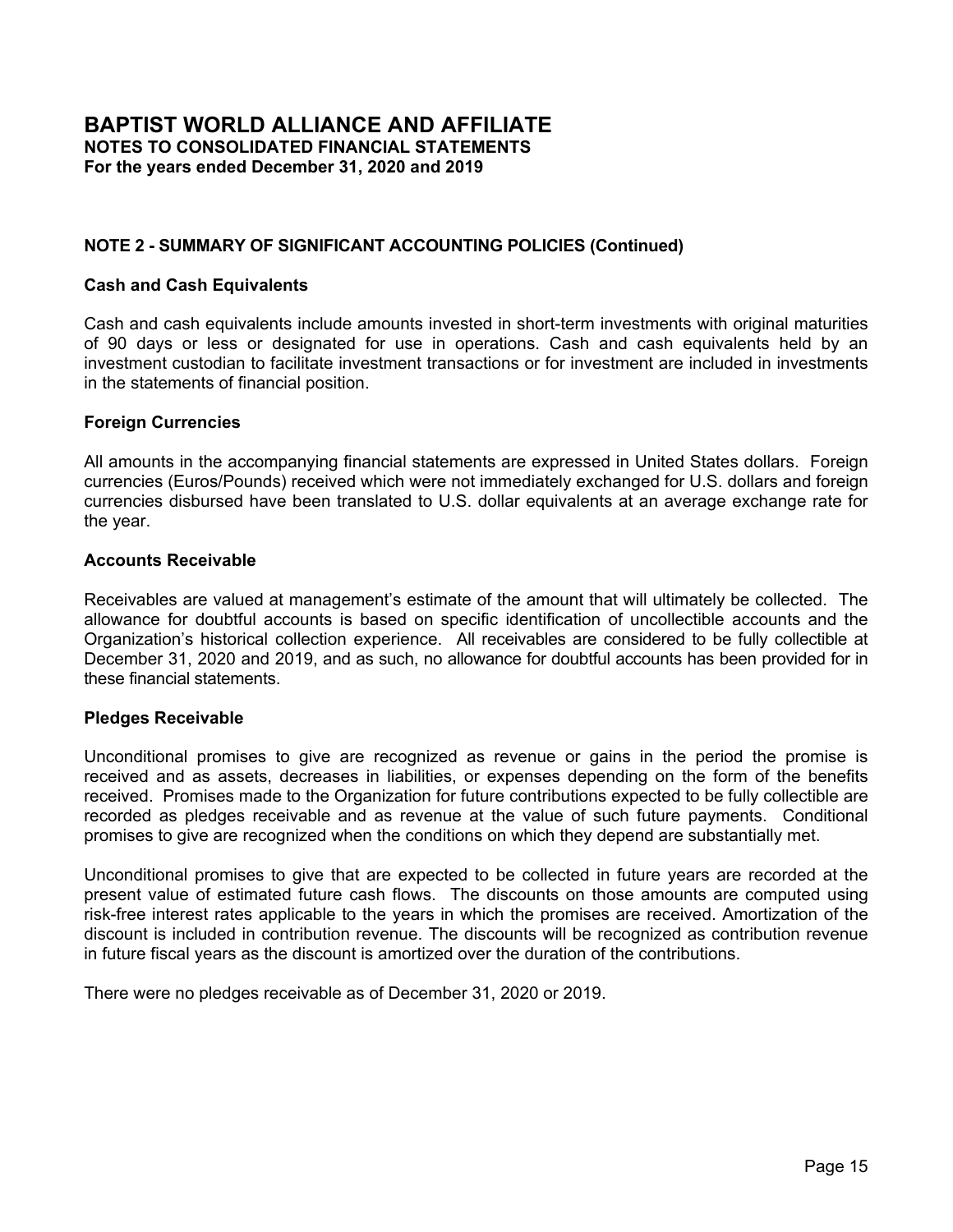#### **CONSOLIDATED STATEMENT OF FUNCTIONAL EXPENSES**

|                                         | <b>PROGRAM SERVICES</b> |         |       |                   |                   |                    |              |         |                |         |
|-----------------------------------------|-------------------------|---------|-------|-------------------|-------------------|--------------------|--------------|---------|----------------|---------|
|                                         |                         |         |       | <b>Mission</b>    |                   |                    |              |         |                |         |
|                                         |                         |         |       | and               |                   | <b>Theological</b> |              |         |                |         |
|                                         | Worship                 |         |       | <b>Evangelism</b> | <b>Reflection</b> |                    | <b>BWAid</b> |         | <b>Justice</b> |         |
| Personnel costs:                        |                         |         |       |                   |                   |                    |              |         |                |         |
| Salaries, including housing allowance   | \$                      | 317,535 | \$    | 49,542            | \$                | 105,838            | \$           | 27,147  | \$             | 250,390 |
| Payroll taxes                           |                         | 14,866  |       | 1,191             |                   | 2,143              |              | 1,306   |                | 11,271  |
| Pension plan contributions              |                         | 40,094  |       | 5,174             |                   | 8,333              |              | 3,492   |                | 6,920   |
| Other employee benefits                 |                         | 72,291  |       | 17,157            |                   | 15,815             |              | 4,128   |                | 34,687  |
| Total personnel costs                   |                         | 444,786 |       | 73,064            |                   | 132,129            |              | 36,073  |                | 303,268 |
| Advertising                             |                         |         |       |                   |                   |                    |              |         |                |         |
| Building maintenance and utilities      |                         | 27,765  |       | 6,250             |                   | 8,666              |              | 3,011   |                | 6,079   |
| Conferences and meetings                |                         | 7,494   |       | 75                |                   | 135                |              | 38      |                | 53      |
| Depreciation                            |                         | 23,803  |       | 5,715             |                   | 7,800              |              | 3,049   |                | 4,933   |
| Grants                                  |                         |         |       | 23,972            |                   |                    |              | 477,977 |                | 49,553  |
| Grants to regions                       |                         | 57,000  |       |                   |                   |                    |              |         |                |         |
| Hospitality                             |                         | 1,944   |       | 452               |                   | 583                | 162          |         |                | 227     |
| Insurance                               |                         | 3,169   |       | 849               |                   | 1,400              |              | 522     |                | 1,218   |
| Office equipment and computer costs     |                         | 34,880  |       | 7,285             |                   | 9,983              |              | 3,638   |                | 11,778  |
| Other fees                              |                         | 3,044   |       | 563               |                   | 718                |              | 3,404   |                | 3,256   |
| Other publications and web              |                         | 7,636   |       | 1,465             |                   | 2,415              |              | 703     |                | 955     |
| Postage and shipments                   |                         | 2,482   |       | 720               |                   | 744                |              | 207     |                | 1,456   |
| President's travel                      |                         | 1,892   |       | 315               |                   | 568                |              | 158     |                | 221     |
| Printing                                |                         | 2,683   |       | 447               |                   | 805                |              | 224     |                | 8,621   |
| Printing and mailing of "Baptist World" |                         | 11,608  |       | 1,935             |                   | 3,482              |              | 967     |                | 1,354   |
| <b>Professional fees</b>                |                         | 168     |       | 28                |                   | 50                 |              | 14      |                | 91,984  |
| Subscriptions, dues and literature      | 882                     |         |       | 1,138             |                   | 249                |              | 4,169   |                | 273     |
| Supplies and materials                  | 2,630                   |         |       | 824               |                   | 718                |              | 254     |                | 4,763   |
| <b>Taxes</b>                            |                         |         |       |                   |                   |                    |              |         |                |         |
| Telephone, facsimile and internet       |                         | 6,909   |       | 1,275             |                   | 1,939              | 712          |         |                | 2,505   |
| Travel of staff and others              |                         | 11,340  | 5,370 |                   | 5,355             |                    | 3,346        |         | 5,250          |         |
| Total expenses                          | \$                      | 652,115 | \$    | 131,742           | \$                | 177,739            | \$           | 538,628 | \$             | 497,747 |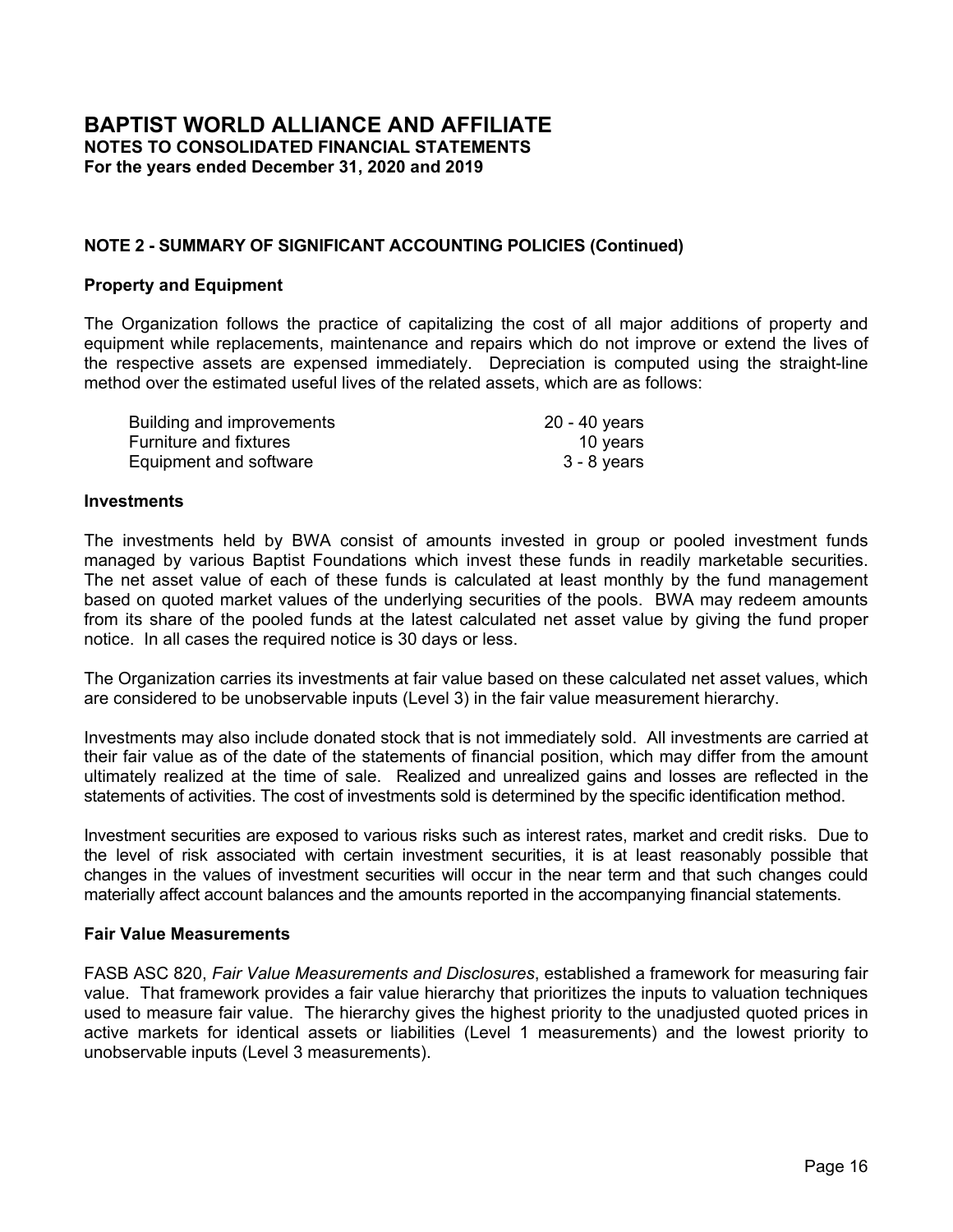|    |                 |          | <b>SUPPORTING SERVICES</b> |       |                    |    |                |         |              |  |        |
|----|-----------------|----------|----------------------------|-------|--------------------|----|----------------|---------|--------------|--|--------|
|    | <b>Total</b>    |          |                            |       |                    |    |                |         |              |  |        |
|    | Program         | Adminis- |                            |       |                    |    |                |         |              |  |        |
|    | <b>Services</b> |          | tration                    |       | <b>Fundraising</b> |    | <b>Tenants</b> |         | <b>Total</b> |  |        |
|    |                 |          |                            |       |                    |    |                |         |              |  |        |
| \$ | 750,452         | \$       | 189,968                    | \$    | 86,963             |    | 24,271         | \$      | 1,051,654    |  |        |
|    | 30,777          |          | 9,091                      |       | 2,813              | \$ | 1,850          |         | 44,531       |  |        |
|    | 64,013          |          | 19,769                     |       | 4,640              |    |                |         | 88,422       |  |        |
|    | 144,078         |          | 40,563                     |       | 10,745             |    | 6,819          |         | 202,205      |  |        |
|    | 989,320         |          | 259,391                    |       | 105,161            |    | 32,940         |         | 1,386,812    |  |        |
|    |                 |          |                            |       | 18,977             |    |                |         | 18,977       |  |        |
|    | 51,771          |          | 6,936                      |       | 2,228              |    | 35,112         |         | 96,047       |  |        |
|    | 7,795           |          |                            |       |                    |    |                |         | 7,795        |  |        |
|    | 45,300          |          | 6,104                      | 1,758 |                    |    | 34,363         |         | 87,525       |  |        |
|    | 551,502         |          |                            |       |                    |    |                | 551,502 |              |  |        |
|    | 57,000          |          | 13,862                     |       |                    |    |                |         | 70,862       |  |        |
|    | 3,368           |          |                            |       |                    |    |                |         | 3,368        |  |        |
|    | 7,158           |          | 683                        |       | 286                |    | 2,928          |         | 11,055       |  |        |
|    | 67,564          |          | 27,802                     |       | 4,850              |    |                |         | 100,216      |  |        |
|    | 10,985          |          | 16,043                     |       | 944                |    |                |         | 27,972       |  |        |
|    | 13,174          |          |                            |       | 3,500              |    |                |         | 16,674       |  |        |
|    | 5,609           |          | 410                        |       | 940                |    |                |         | 6,959        |  |        |
|    | 3,154           |          |                            |       |                    |    |                |         | 3,154        |  |        |
|    | 12,780          |          | 2,901                      |       | 5,953              |    |                |         | 21,634       |  |        |
|    | 19,346          |          |                            |       |                    |    |                |         | 19,346       |  |        |
|    | 92,244          |          | 38,110                     |       |                    |    | 1,619          |         | 131,973      |  |        |
|    | 6,711           |          | 62                         |       | 42                 |    |                |         | 6,815        |  |        |
|    | 9,189           |          | 3,038                      |       | 1,241              |    |                |         | 13,468       |  |        |
|    |                 |          | 605                        |       |                    |    | 25,356         |         | 25,961       |  |        |
|    | 13,340          |          | 5,297                      |       | 969                |    |                |         | 19,606       |  |        |
|    | 30,661          |          | 1,384                      | 943   |                    |    |                |         |              |  | 32,988 |
| S  | 1,997,971       | \$       | 382,628                    | \$    | 147,792<br>\$      |    | 132,318        | \$      | 2,660,709    |  |        |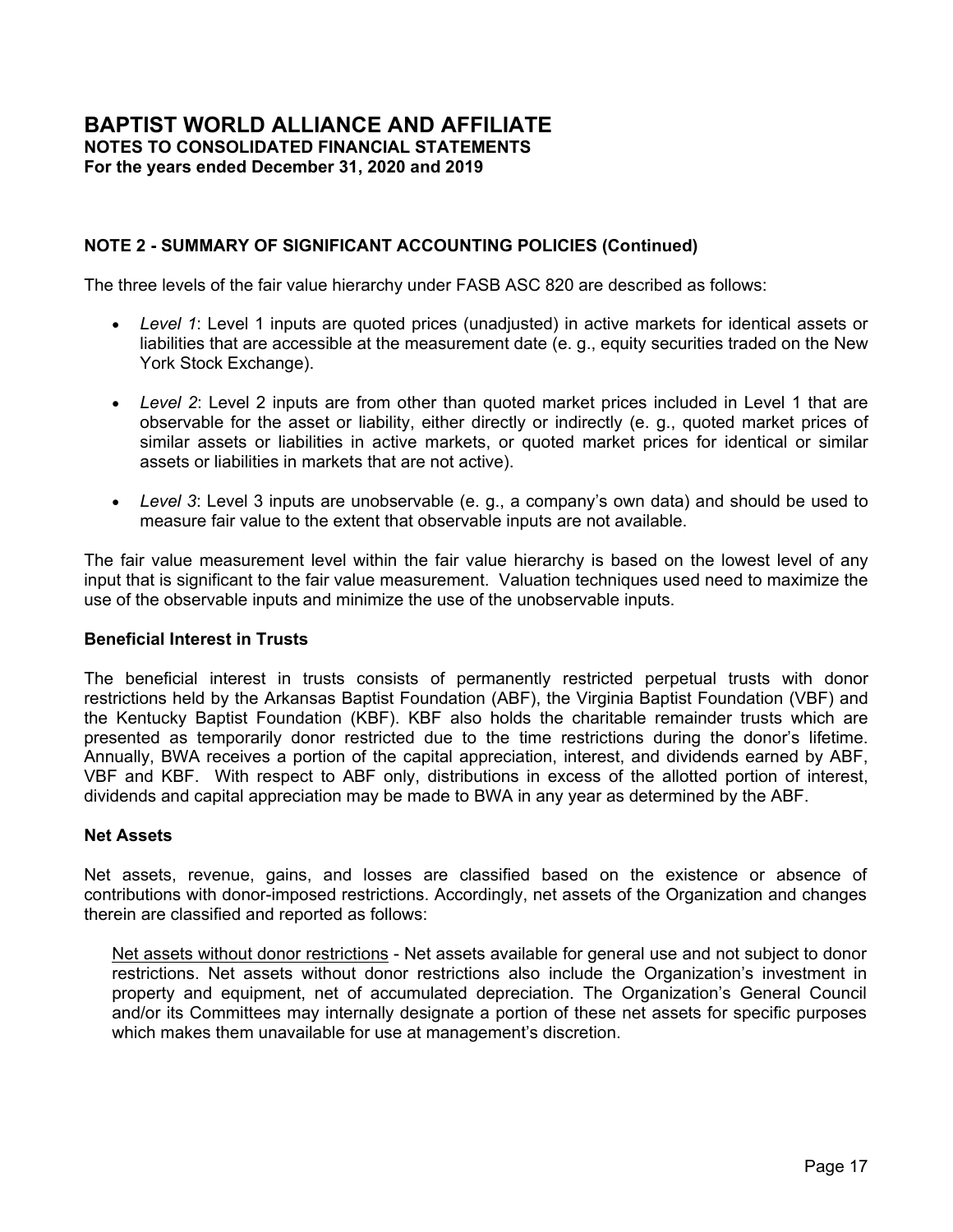**STATEMENT OF FUNCTIONAL EXPENSES - BAPTIST WORLD ALLIANCE**

|                                         | <b>PROGRAM SERVICES</b> |                |    |            |                   |                    |              |         |    |                |
|-----------------------------------------|-------------------------|----------------|----|------------|-------------------|--------------------|--------------|---------|----|----------------|
|                                         |                         | <b>Mission</b> |    |            |                   |                    |              |         |    |                |
|                                         |                         |                |    | and        |                   | <b>Theological</b> |              |         |    |                |
|                                         |                         | Worship        |    | Evangelism | <b>Reflection</b> |                    | <b>BWAid</b> |         |    | <b>Justice</b> |
| Personnel costs:                        |                         |                |    |            |                   |                    |              |         |    |                |
| Salaries, including housing allowance   | \$                      | 288.506        | \$ | 42,889     | \$                | 115,835            | \$           | 21,843  | \$ | 42,889         |
| Payroll taxes                           |                         | 14,660         |    | 1,375      |                   | 3,163              |              | 1,189   |    | 1,375          |
| Pension plan contributions              |                         | 40,284         |    | 4,550      |                   | 10,465             |              | 3,073   |    | 4,550          |
| Other employee benefits                 |                         | 61,879         |    | 5,629      |                   | 12,816             |              | 3,538   |    | 5,626          |
| Total personnel costs                   |                         | 405,329        |    | 54,443     |                   | 142,279            |              | 29,643  |    | 54,440         |
| Advertising                             |                         | 3,623          |    | 684        |                   | 1,572              |              | 273     |    | 684            |
| Building maintenance and utilities      |                         | 33,979         |    | 8,119      |                   | 13,315             |              | 3,383   |    | 8,119          |
| Conferences and meetings                |                         | 432,128        |    | 1,083      |                   | 26,594             |              | 205     |    | 512            |
| Depreciation                            |                         | 23,461         |    | 6,439      |                   | 10,079             |              | 3,416   |    | 6,439          |
| Grants                                  |                         | 35,343         |    | 68,978     |                   |                    |              | 235,929 |    | 1,886          |
| Grants to regions                       |                         | 84,524         |    | -          |                   |                    |              |         |    |                |
| Hospitality                             |                         | 4,700          |    | 873        |                   | 2,007              |              | 421     |    | 873            |
| Insurance                               |                         | 3,891          |    | 1,234      |                   | 2,338              |              | 777     |    | 1,234          |
| Office equipment and computer costs     |                         | 27,948         |    | 5,907      |                   | 15,094             |              | 2,836   |    | 5,638          |
| Other fees                              |                         | 3,495          |    | 713        |                   | 1,357              |              | 698     |    | 693            |
| Other publications and web              |                         | 5,272          |    | 1,187      |                   | 2,284              |              | 398     |    | 995            |
| Postage and shipments                   |                         | 2,691          |    | 558        |                   | 1,196              |              | 205     |    | 493            |
| President's travel                      |                         | 10,923         |    | 2,061      |                   | 4,740              |              | 824     |    | 2,061          |
| Printing                                |                         | 2,642          |    | 499        |                   | 1,307              |              | 199     |    | 498            |
| Printing and mailing of "Baptist World" |                         | 223            |    | 42         |                   | 97                 |              | 16      |    | 42             |
| Professional fees                       |                         |                |    |            |                   |                    |              |         |    |                |
| Subscriptions, dues and literature      |                         | 848            |    | 1,150      |                   | 346                |              | 2,160   |    | 470            |
| Supplies and materials                  |                         | 2,452          |    | 423        |                   | 862                |              | 192     |    | 423            |
| <b>Taxes</b>                            |                         |                |    |            |                   |                    |              |         |    |                |
| Telephone, facsimile and internet       |                         | 5,898          |    | 1,196      |                   | 2,161              |              | 599     |    | 1,196          |
| Travel of staff and others              |                         | 38,351         |    | 6,636      |                   | 28,931             |              | 10,838  |    | 6,150          |
| Total expenses                          | \$                      | 1,127,721      | \$ | 162,225    | \$                | 256,559            | \$           | 293,012 | \$ | 92,846         |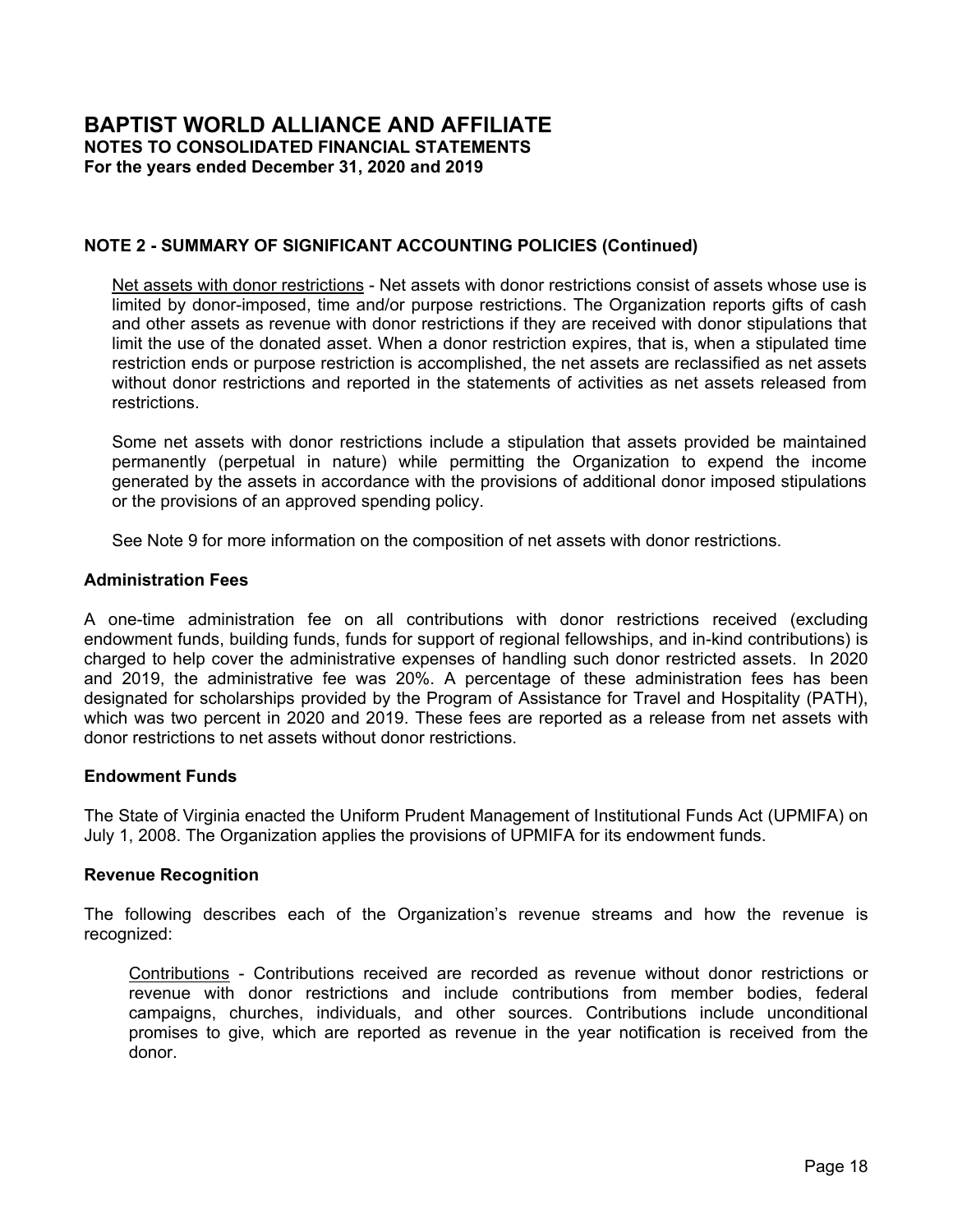|                 |    | <b>SUPPURTING SERVICES</b> |    |                    |    |                |    |              |  |
|-----------------|----|----------------------------|----|--------------------|----|----------------|----|--------------|--|
| <b>Total</b>    |    |                            |    |                    |    |                |    |              |  |
| Program         |    | Adminis-                   |    |                    |    |                |    |              |  |
| <b>Services</b> |    | tration                    |    | <b>Fundraising</b> |    | <b>Tenants</b> |    | <b>Total</b> |  |
|                 |    |                            |    |                    |    |                |    |              |  |
| \$<br>511,962   | \$ | 109,713                    | \$ | 70,583             | \$ | 25,330         | \$ | 717,588      |  |
| 21,762          |    | 5,107                      |    | 646                |    | 1,861          |    | 29,376       |  |
| 62,922          |    | 18,907                     |    | 7,728              |    |                |    | 89,557       |  |
| 89,488          |    | 29,948                     |    | 15,467             |    | 6,175          |    | 141,078      |  |
| 686,134         |    | 163,675                    |    | 94,424             |    | 33,366         |    | 977,599      |  |
| 6,836           |    |                            |    | 23,785             |    |                |    | 30,621       |  |
| 66,915          |    | 8,810                      |    | 2,777              |    | 47,351         |    | 125,853      |  |
| 460,522         |    |                            |    |                    |    |                |    | 460,522      |  |
| 49,834          |    | 6,816                      |    | 1,845              |    | 39,399         |    | 97,894       |  |
| 342,136         |    |                            |    |                    |    |                |    | 342,136      |  |
| 84,524          |    |                            |    |                    |    |                |    | 84,524       |  |
| 8,874           |    |                            |    |                    |    |                |    | 8,874        |  |
| 9.474           |    | 599                        |    | 205                |    | 3,457          |    | 13,735       |  |
| 57,423          |    | 21,742                     |    | 2,806              |    |                |    | 81,971       |  |
| 6,956           |    | 12,317                     |    | 252                |    |                |    | 19,525       |  |
| 10,136          |    |                            |    | 13,421             |    |                |    | 23,557       |  |
| 5,143           |    |                            |    |                    |    |                |    | 5,143        |  |
| 20,609          |    |                            |    |                    |    |                |    | 20,609       |  |
| 5,145           |    |                            |    |                    |    |                |    | 5,145        |  |
| 420             |    |                            |    |                    |    |                |    | 420          |  |
|                 |    | 19,842                     |    |                    |    | 1,658          |    | 21,500       |  |
| 4,974           |    |                            |    |                    |    |                |    | 4,974        |  |
| 4,352           |    | 919                        |    | 120                |    |                |    | 5,391        |  |
|                 |    |                            |    |                    |    | 24,478         |    | 24,478       |  |
| 11,050          |    | 4,866                      |    | 628                |    |                |    | 16,544       |  |
| 90,906          |    |                            |    |                    |    |                |    | 90,906       |  |
| \$<br>1,932,363 | \$ | 239,586                    | \$ | 140,263            |    | 149,709        | \$ | 2,461,921    |  |

| <b>SUPPORTING SERVICES</b> |  |
|----------------------------|--|
| Adminis                    |  |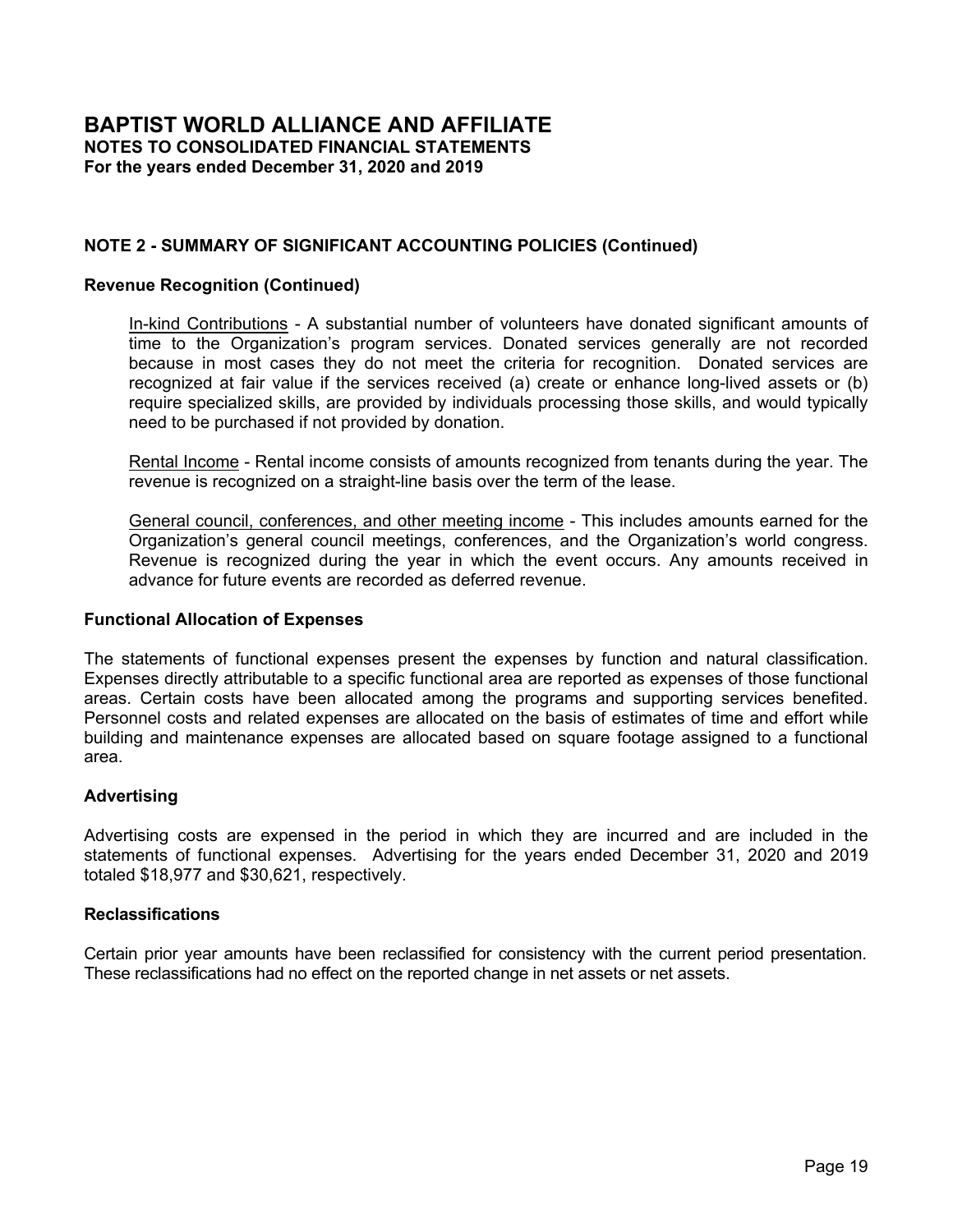**CONSOLIDATED STATEMENTS OF CASH FLOWS**

**For the years ended December 31, 2020 and 2019**

|                                                                | <b>Consolidated</b> | <b>BWA</b>    |
|----------------------------------------------------------------|---------------------|---------------|
| <b>Cash Flows from Operating Activities</b>                    |                     |               |
| Cash received from:                                            |                     |               |
| Contributions from member bodies                               | \$<br>424,068       | \$<br>442,199 |
| Combined federal campaign contributions                        | 5,416               | 5,856         |
| Contributions from churches, individuals and others            | 1,780,975           | 1,399,182     |
| General council, conferences and other meeting income          | 21,182              | 745,481       |
| Interest and dividends and other                               | 148,921             | 122,234       |
| Distributions from perpetual trusts                            | 71,351              | 71,940        |
| Rental income and miscellaneous                                | 392,421             | 292,216       |
| Net cash received from operating activities                    | 2,844,334           | 3,079,108     |
| Cash paid for:                                                 |                     |               |
| Personnel costs                                                | (1,380,086)         | (969, 844)    |
| Grants                                                         | (622, 364)          | (426, 660)    |
| Goods, services and meetings                                   | (651, 380)          | (1,036,892)   |
| Net cash paid for operating activities                         | (2,653,830)         | (2,433,396)   |
| Net cash provided by operating activities                      | 190,504             | 645,712       |
| <b>Cash Flows from Investing Activities</b>                    |                     |               |
| Purchases of property and equipment                            | (14, 299)           | (68, 264)     |
| Purchases of investments                                       | (112, 604)          | (600, 714)    |
| Loan repayments received                                       | 1,476               | 2,651         |
| Net cash used for investing activities                         | (125, 427)          | (666, 327)    |
| <b>Cash Flows from Financing Activities</b>                    |                     |               |
| Cash contributions received and restricted for endowment funds | 250                 | 800           |
| Cash received from PPP loan                                    | 206,938             |               |
| Net cash provided by financing activities                      | 207,188             | 800           |
| <b>Effect of Exchange Rate Changes on Cash</b>                 | 11,286              | (2, 587)      |
| Net Change in Cash and Cash Equivalents                        | 283,551             | (22, 402)     |
| <b>Cash and Cash Equivalents, Beginning</b>                    | 1,082,762           | 952,031       |
| <b>Cash and Cash Equivalents, Ending</b>                       | \$<br>1,366,313     | \$<br>929,629 |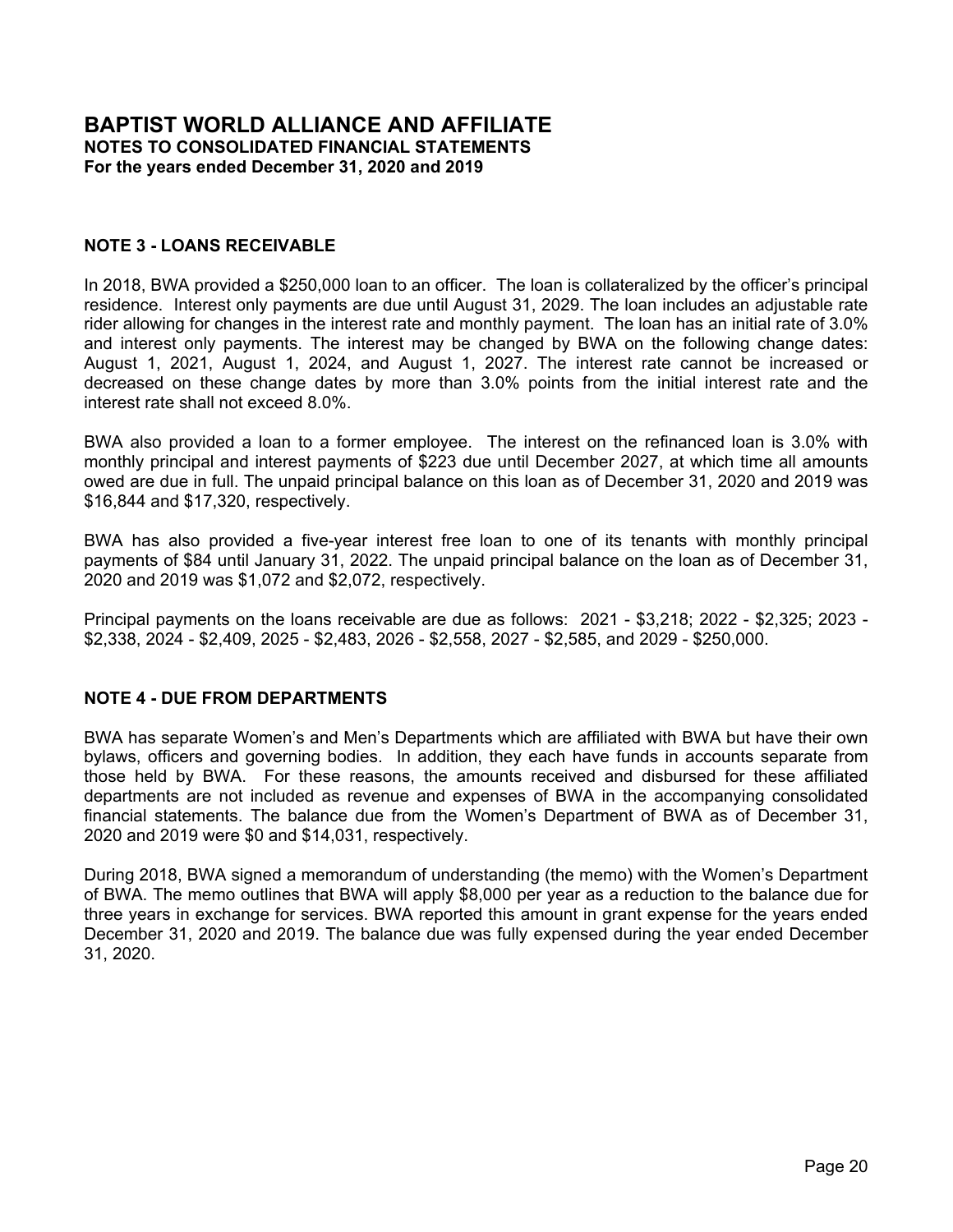#### **NOTE 1 - DESCRIPTION OF ORGANIZATION**

The Baptist World Alliance (BWA) is the worldwide fellowship of Baptists called together by the Holy Spirit to express the essential unity of Baptist people in the Lord Jesus Christ.

As people of God, and through its ministries and programs, the Baptist World Alliance proclaims the Gospel, meets human need, strengthens fellowship, promotes evangelism, education and church development, stimulates cooperative actions, and serves as a prophetic voice for human rights and religious freedom.

21Wilberforce Global Freedom Center (21Wilberforce), formerly known as Twenty-First Century Wilberforce Initiative, is a Christian human rights organization. During 2020, a Memorandum of Understanding (MOU) was signed by BWA and 21Wilberforce to establish BWA as the sole member of 21Wilberforce pursuant to the restated certificate of formation and revised bylaws being filed by 21Wilberforce. The affiliation structure could terminate under certain circumstances outlined in the MOU.

Descriptions of the program services are as follows:

**Strengthen Worship, Fellowship and Unity:** Centered in Jesus Christ and rooted in deep spiritual life, BWA strengthens our worldwide family through ongoing gatherings, pastoral presence, mutual friendships, and the cultivation of worship, fellowship and unity. BWA hosts the most internationally diverse Baptist annual gathering in the world, touching thousands of lives through each five-year quinquennial celebration. BWA also produces resources and leadership initiatives that promote worship, fellowship and unity.

**Lead in Mission and Evangelism**: Compelled by the Great Commission, BWA leads with a passionate commitment to Gospel witness in every context and people group, fosters multidirectional partnerships that connect individuals and churches, and encourages global mission and evangelism. BWA provides churches and pastors with resources for context-appropriate gospel sharing. In the past 20 years, BWA has held more than 25 events in 25 countries, trained more than 4,700 registrants and affected tens of thousands, including supporting church planting and indigenous evangelistic, outreach programs.

**Advance Theological Reflection and Transformational Leadership:** Called to discipleship, BWA advances multicultural and multilingual training, empowers next generation leaders, encourages meaningful dialogue and praxis, and engages in relevant theological reflection and transformational leadership.

**Respond through Aid, Relief and Community Development (a/k/a Baptist World Aid)**: Challenged to generously love our neighbor, BWA responds to people in need, collaborates in times of crisis, networks with other agencies, supports sustainability and creation care, builds capacity, empowers local church engagement and provides aid, relief, and community development. Baptist World Aid (BWAid) puts resources in the hands of Baptist churches and organizations around the world so they may pursue empowered, holistic transformation.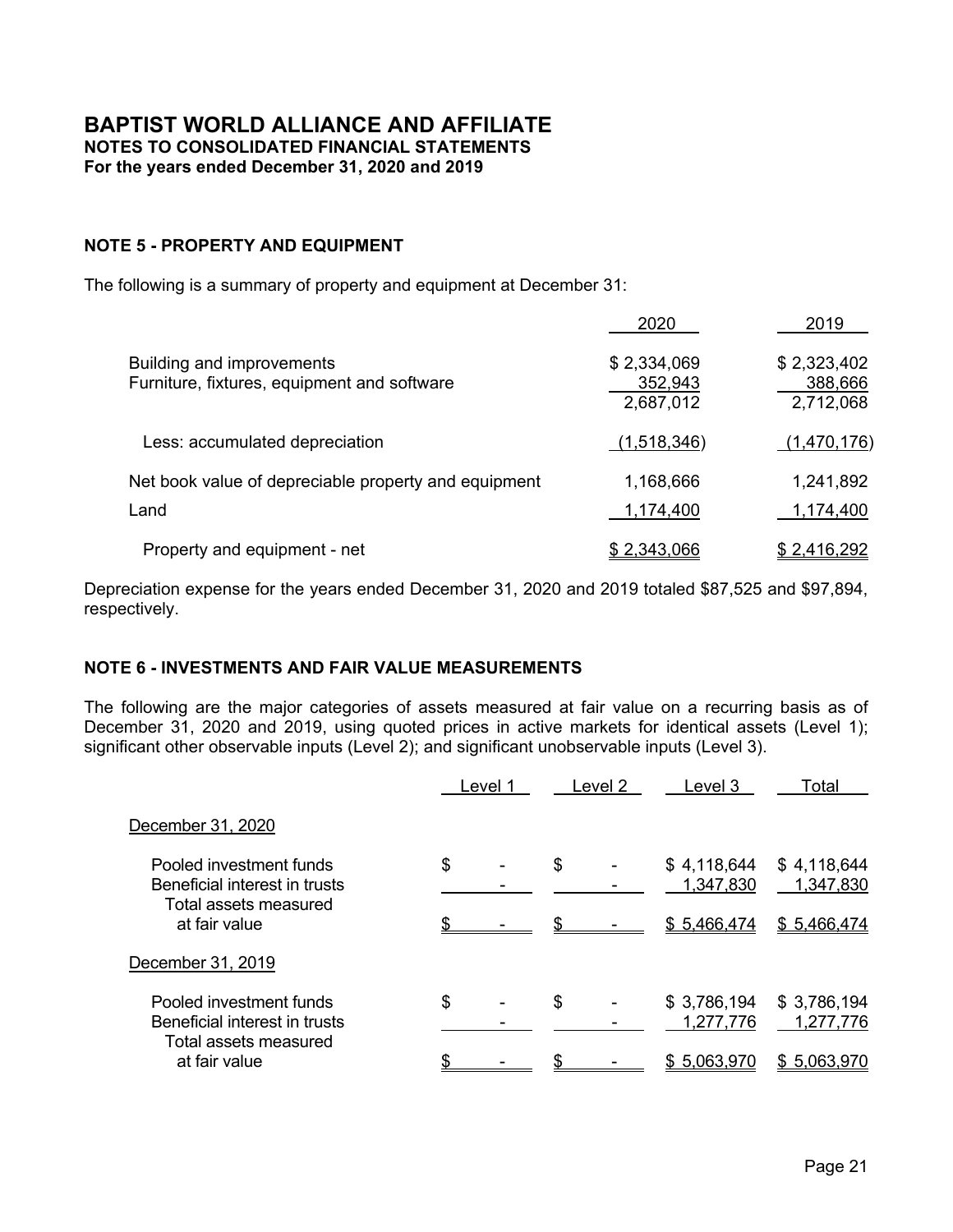## **NOTE 1 - DESCRIPTION OF ORGANIZATION (Continued)**

BWAid has distributed initiatives for emergency shelter, refugee assistance, hunger and water relief, agriculture and husbandry developments, natural disaster responses, skill training projects and education. BWAid serves people in need regardless of their ethnicity, gender, caste, color or religion.

**Defend Religious Freedom, Human Rights and Justice:** Committed to a biblical understanding of the image of God in every person, the Organization defends an ethic of life, supports religious freedom for all, stands in solidarity with the marginalized, advocates at every level, trains and networks proactively, and mobilizes for religious freedom, human rights, and justice. 21Wilberforce has developed a variety of programs designed to equip persecuted groups and their leaders with resources, training, and tools to defend against harassment, intimidation, discrimination, and repression based on religion or belief.

In addition, the following departments actively support all of the above programs throughout the year:

**Executive Office** – coordinates, administers and executes programs, which help to support positive relationships within the Organization and between the Organization and its member bodies and related organizations.

**Communications** – seeks to validate the perception of the Organization as playing a key role in the life of the worldwide Baptist community. It positions the Organization as a unique nonprofit entity that truly reflects and represents Baptist life, thought, belief and unity.

**Ministry Support** – manages the financial activities of the Organization in a manner designed to protect the assets, meet reporting requirements and effectively accomplish the financial stewardship responsibilities of the Organization.

**Advancement** – oversees promotional events and the creation and distribution of materials designed to inform and inspire donors and potential donors.

Descriptions of the supporting services are as follows:

**Administration** – activities necessary to secure proper administrative functioning of the governing board, to maintain an adequate working environment, and to manage the financial responsibilities which include business management, human resources, record-keeping, budgeting, building management, and related administrative activities.

**Fundraising** – activities include soliciting contributions from member bodies, churches, individuals and others to provide the structure necessary to encourage and secure financial support for the Organization's programs and operations.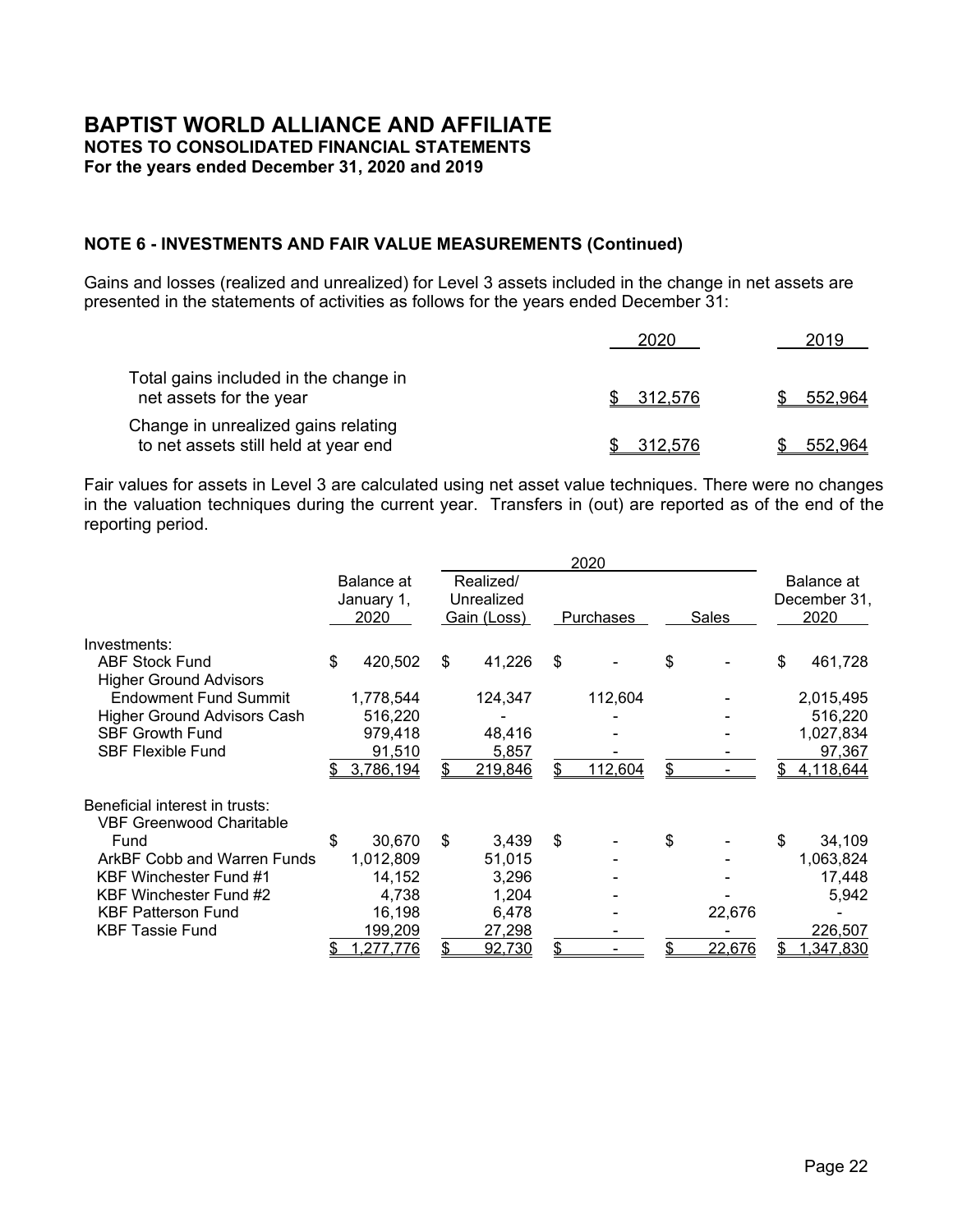### **NOTE 1 - DESCRIPTION OF ORGANIZATION (Continued)**

**Tenants** – activities include managing the tenant rental agreements for the additional office space in the headquarters building located in Falls Church, Virginia, which is rented to other nonprofits or small businesses.

# **NOTE 2 - SUMMARY OF SIGNIFICANT ACCOUNTING POLICIES**

#### **Basis of Consolidation**

The consolidated financial statements for year ended December 31, 2020 include the accounts of BWA and its Affiliate, 21Wilberforce (collectively, the Organization). All significant intercompany accounts and transactions have been eliminated in consolidation.

#### **Basis of Accounting**

The Organization prepares its consolidated financial statements on the accrual basis of accounting in accordance with accounting principles generally accepted in the United States of America. Revenue is recognized when earned and expenses are recorded as incurred.

#### **Measure of Operations**

The Organization has presented the consolidated statements of activities based on an intermediate measure of operations. The change in net assets from operations includes all revenue and expenses that are an integral part of the Organization's programs and supporting activities and net assets released from restrictions to support operating expenditures. The measure of operations includes support for operating activities from both net assets with donor restrictions and net assets without donor restrictions. The measure of operations excludes the realized and unrealized net appreciation in fair value of investments, the change in value of beneficial interests and the currency exchange gains and losses.

#### **Use of Estimates**

The preparation of the consolidated financial statements in conformity with accounting principles generally accepted in the United States of America requires management to make estimates and assumptions that affect the reported amounts of assets and liabilities and disclosure of contingent assets and liabilities at the date of these consolidated financial statements and the reported amounts of support and revenue and expenses during the reporting period. Actual results could differ from those estimates and be affected by the severity and duration of the COVID-19 pandemic, the extent of actions to contain or treat COVID-19, how quickly and to what extent normal economic and operating activity can resume, and the severity and duration of the global economic downturn that results from the pandemic.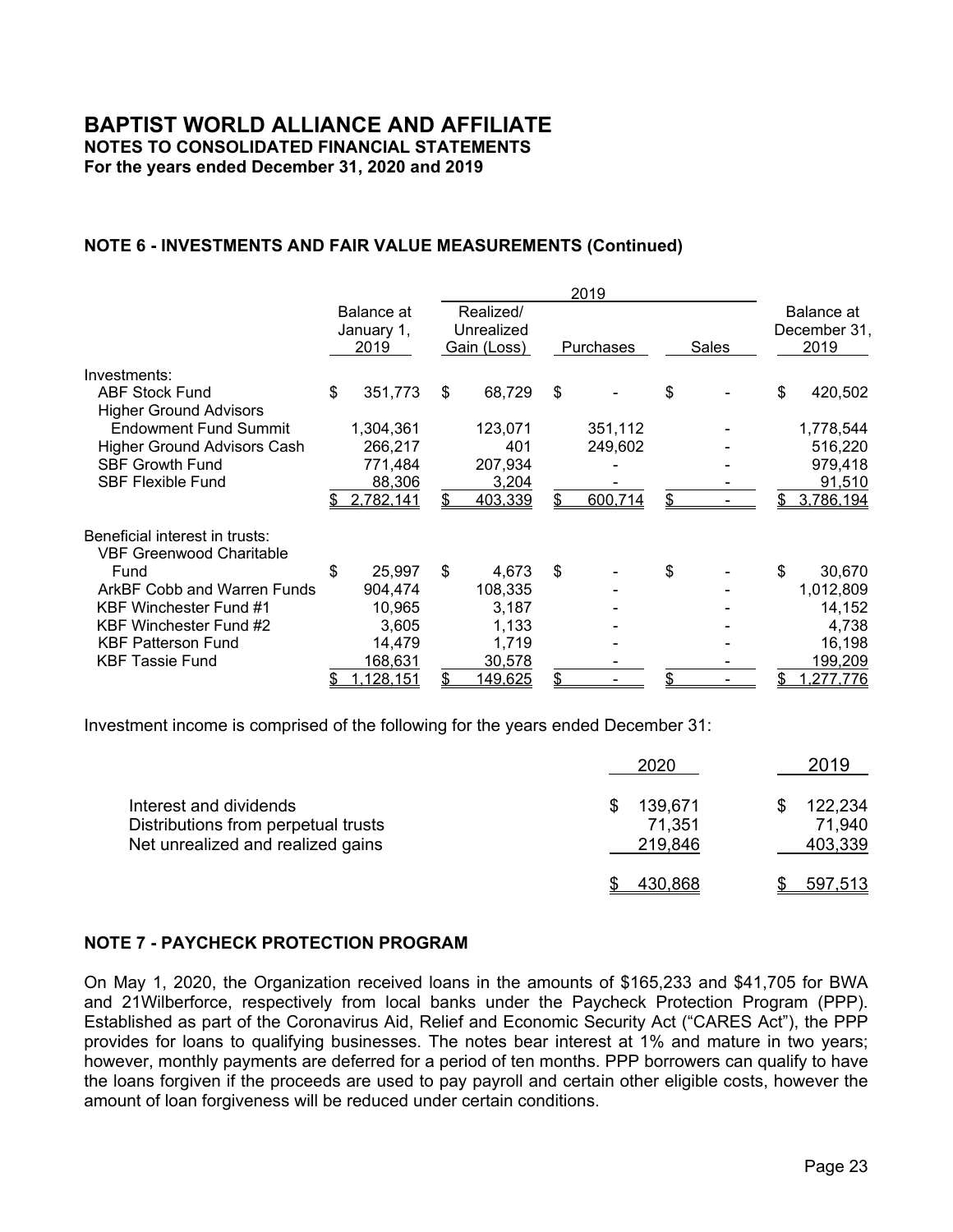## **NOTE 2 - SUMMARY OF SIGNIFICANT ACCOUNTING POLICIES (Continued)**

#### **Cash and Cash Equivalents**

Cash and cash equivalents include amounts invested in short-term investments with original maturities of 90 days or less or designated for use in operations. Cash and cash equivalents held by an investment custodian to facilitate investment transactions or for investment are included in investments in the statements of financial position.

#### **Foreign Currencies**

All amounts in the accompanying financial statements are expressed in United States dollars. Foreign currencies (Euros/Pounds) received which were not immediately exchanged for U.S. dollars and foreign currencies disbursed have been translated to U.S. dollar equivalents at an average exchange rate for the year.

#### **Accounts Receivable**

Receivables are valued at management's estimate of the amount that will ultimately be collected. The allowance for doubtful accounts is based on specific identification of uncollectible accounts and the Organization's historical collection experience. All receivables are considered to be fully collectible at December 31, 2020 and 2019, and as such, no allowance for doubtful accounts has been provided for in these financial statements.

#### **Pledges Receivable**

Unconditional promises to give are recognized as revenue or gains in the period the promise is received and as assets, decreases in liabilities, or expenses depending on the form of the benefits received. Promises made to the Organization for future contributions expected to be fully collectible are recorded as pledges receivable and as revenue at the value of such future payments. Conditional promises to give are recognized when the conditions on which they depend are substantially met.

Unconditional promises to give that are expected to be collected in future years are recorded at the present value of estimated future cash flows. The discounts on those amounts are computed using risk-free interest rates applicable to the years in which the promises are received. Amortization of the discount is included in contribution revenue. The discounts will be recognized as contribution revenue in future fiscal years as the discount is amortized over the duration of the contributions.

There were no pledges receivable as of December 31, 2020 or 2019.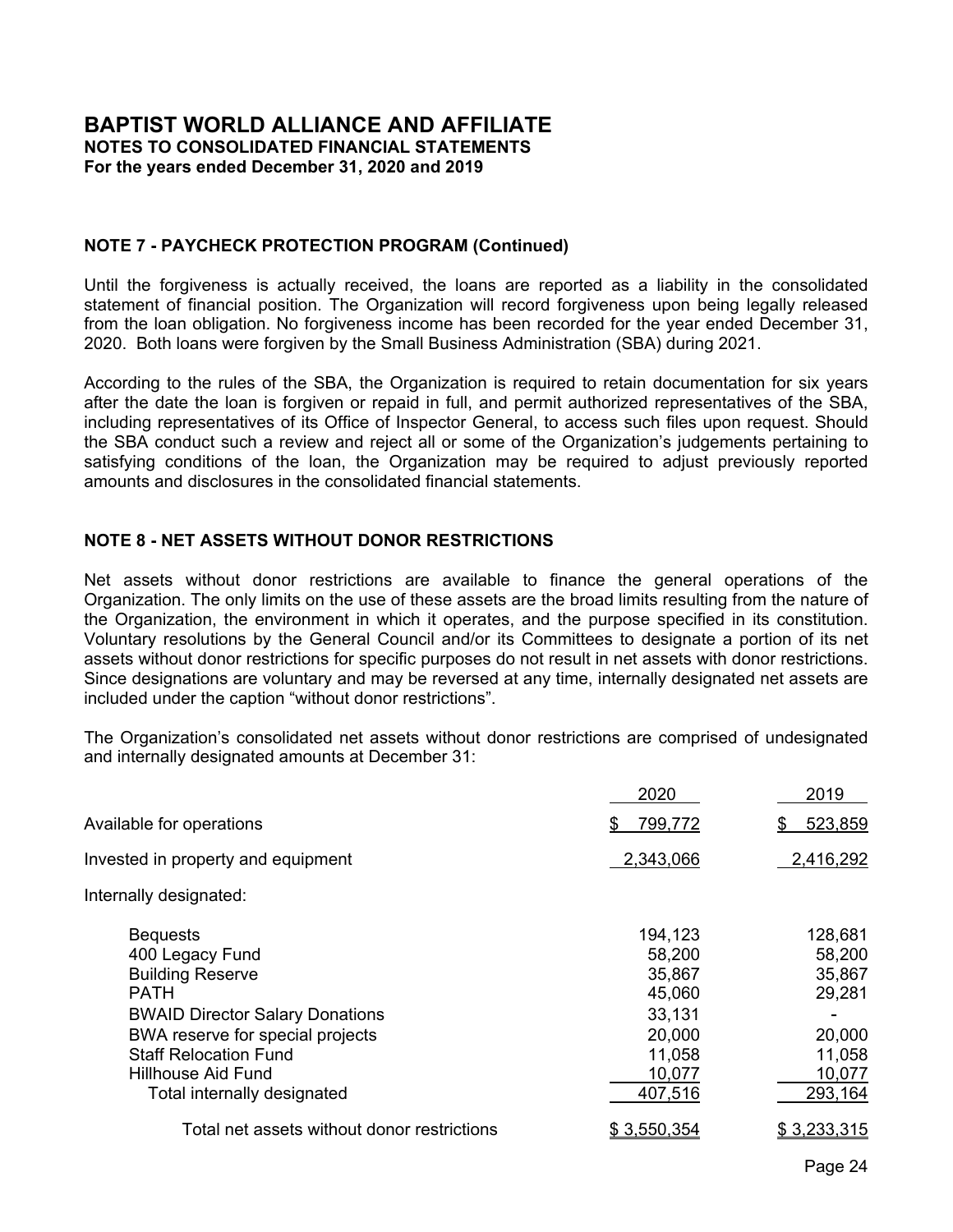## **NOTE 2 - SUMMARY OF SIGNIFICANT ACCOUNTING POLICIES (Continued)**

#### **Property and Equipment**

The Organization follows the practice of capitalizing the cost of all major additions of property and equipment while replacements, maintenance and repairs which do not improve or extend the lives of the respective assets are expensed immediately. Depreciation is computed using the straight-line method over the estimated useful lives of the related assets, which are as follows:

| Building and improvements     | 20 - 40 years |
|-------------------------------|---------------|
| <b>Furniture and fixtures</b> | 10 years      |
| Equipment and software        | 3 - 8 years   |

#### **Investments**

The investments held by BWA consist of amounts invested in group or pooled investment funds managed by various Baptist Foundations which invest these funds in readily marketable securities. The net asset value of each of these funds is calculated at least monthly by the fund management based on quoted market values of the underlying securities of the pools. BWA may redeem amounts from its share of the pooled funds at the latest calculated net asset value by giving the fund proper notice. In all cases the required notice is 30 days or less.

The Organization carries its investments at fair value based on these calculated net asset values, which are considered to be unobservable inputs (Level 3) in the fair value measurement hierarchy.

Investments may also include donated stock that is not immediately sold. All investments are carried at their fair value as of the date of the statements of financial position, which may differ from the amount ultimately realized at the time of sale. Realized and unrealized gains and losses are reflected in the statements of activities. The cost of investments sold is determined by the specific identification method.

Investment securities are exposed to various risks such as interest rates, market and credit risks. Due to the level of risk associated with certain investment securities, it is at least reasonably possible that changes in the values of investment securities will occur in the near term and that such changes could materially affect account balances and the amounts reported in the accompanying financial statements.

#### **Fair Value Measurements**

FASB ASC 820, *Fair Value Measurements and Disclosures*, established a framework for measuring fair value. That framework provides a fair value hierarchy that prioritizes the inputs to valuation techniques used to measure fair value. The hierarchy gives the highest priority to the unadjusted quoted prices in active markets for identical assets or liabilities (Level 1 measurements) and the lowest priority to unobservable inputs (Level 3 measurements).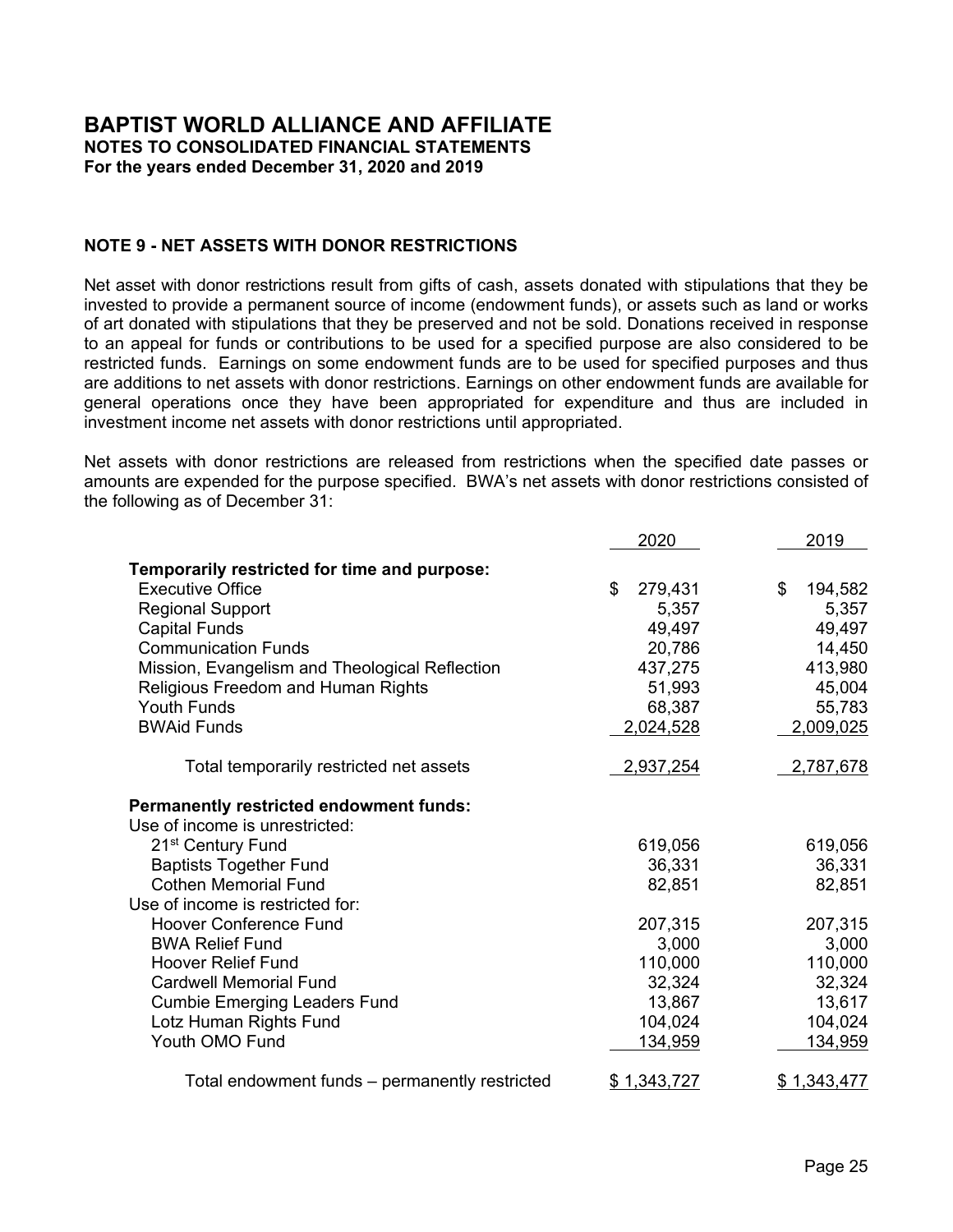# **NOTE 2 - SUMMARY OF SIGNIFICANT ACCOUNTING POLICIES (Continued)**

The three levels of the fair value hierarchy under FASB ASC 820 are described as follows:

- *Level 1*: Level 1 inputs are quoted prices (unadjusted) in active markets for identical assets or liabilities that are accessible at the measurement date (e. g., equity securities traded on the New York Stock Exchange).
- *Level 2*: Level 2 inputs are from other than quoted market prices included in Level 1 that are observable for the asset or liability, either directly or indirectly (e. g., quoted market prices of similar assets or liabilities in active markets, or quoted market prices for identical or similar assets or liabilities in markets that are not active).
- *Level 3*: Level 3 inputs are unobservable (e. g., a company's own data) and should be used to measure fair value to the extent that observable inputs are not available.

The fair value measurement level within the fair value hierarchy is based on the lowest level of any input that is significant to the fair value measurement. Valuation techniques used need to maximize the use of the observable inputs and minimize the use of the unobservable inputs.

#### **Beneficial Interest in Trusts**

The beneficial interest in trusts consists of permanently restricted perpetual trusts with donor restrictions held by the Arkansas Baptist Foundation (ABF), the Virginia Baptist Foundation (VBF) and the Kentucky Baptist Foundation (KBF). KBF also holds the charitable remainder trusts which are presented as temporarily donor restricted due to the time restrictions during the donor's lifetime. Annually, BWA receives a portion of the capital appreciation, interest, and dividends earned by ABF, VBF and KBF. With respect to ABF only, distributions in excess of the allotted portion of interest, dividends and capital appreciation may be made to BWA in any year as determined by the ABF.

#### **Net Assets**

Net assets, revenue, gains, and losses are classified based on the existence or absence of contributions with donor-imposed restrictions. Accordingly, net assets of the Organization and changes therein are classified and reported as follows:

Net assets without donor restrictions - Net assets available for general use and not subject to donor restrictions. Net assets without donor restrictions also include the Organization's investment in property and equipment, net of accumulated depreciation. The Organization's General Council and/or its Committees may internally designate a portion of these net assets for specific purposes which makes them unavailable for use at management's discretion.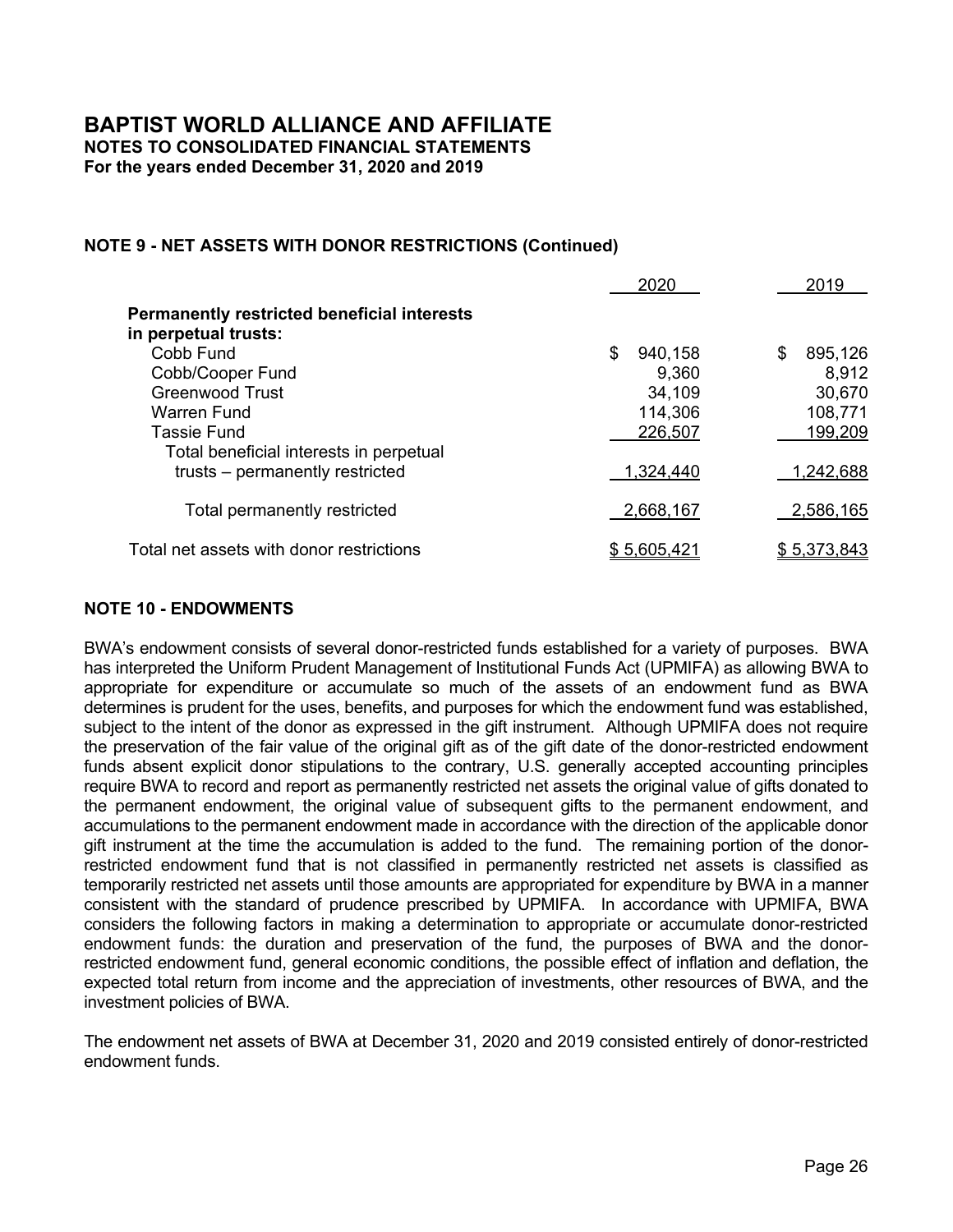## **NOTE 2 - SUMMARY OF SIGNIFICANT ACCOUNTING POLICIES (Continued)**

Net assets with donor restrictions - Net assets with donor restrictions consist of assets whose use is limited by donor-imposed, time and/or purpose restrictions. The Organization reports gifts of cash and other assets as revenue with donor restrictions if they are received with donor stipulations that limit the use of the donated asset. When a donor restriction expires, that is, when a stipulated time restriction ends or purpose restriction is accomplished, the net assets are reclassified as net assets without donor restrictions and reported in the statements of activities as net assets released from restrictions.

Some net assets with donor restrictions include a stipulation that assets provided be maintained permanently (perpetual in nature) while permitting the Organization to expend the income generated by the assets in accordance with the provisions of additional donor imposed stipulations or the provisions of an approved spending policy.

See Note 9 for more information on the composition of net assets with donor restrictions.

#### **Administration Fees**

A one-time administration fee on all contributions with donor restrictions received (excluding endowment funds, building funds, funds for support of regional fellowships, and in-kind contributions) is charged to help cover the administrative expenses of handling such donor restricted assets. In 2020 and 2019, the administrative fee was 20%. A percentage of these administration fees has been designated for scholarships provided by the Program of Assistance for Travel and Hospitality (PATH), which was two percent in 2020 and 2019. These fees are reported as a release from net assets with donor restrictions to net assets without donor restrictions.

#### **Endowment Funds**

The State of Virginia enacted the Uniform Prudent Management of Institutional Funds Act (UPMIFA) on July 1, 2008. The Organization applies the provisions of UPMIFA for its endowment funds.

#### **Revenue Recognition**

The following describes each of the Organization's revenue streams and how the revenue is recognized:

Contributions - Contributions received are recorded as revenue without donor restrictions or revenue with donor restrictions and include contributions from member bodies, federal campaigns, churches, individuals, and other sources. Contributions include unconditional promises to give, which are reported as revenue in the year notification is received from the donor.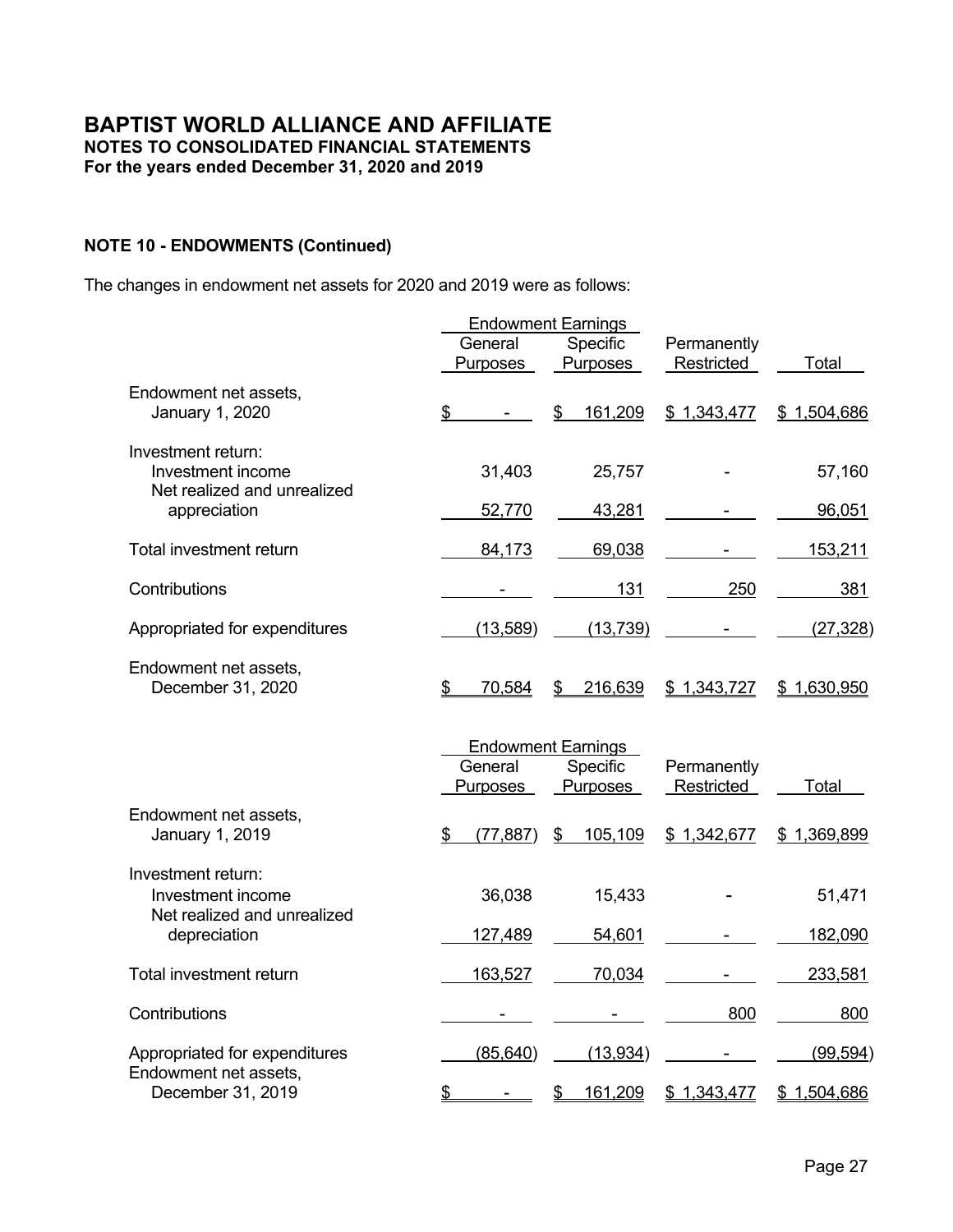# **NOTE 2 - SUMMARY OF SIGNIFICANT ACCOUNTING POLICIES (Continued)**

#### **Revenue Recognition (Continued)**

In-kind Contributions - A substantial number of volunteers have donated significant amounts of time to the Organization's program services. Donated services generally are not recorded because in most cases they do not meet the criteria for recognition. Donated services are recognized at fair value if the services received (a) create or enhance long-lived assets or (b) require specialized skills, are provided by individuals processing those skills, and would typically need to be purchased if not provided by donation.

Rental Income - Rental income consists of amounts recognized from tenants during the year. The revenue is recognized on a straight-line basis over the term of the lease.

General council, conferences, and other meeting income - This includes amounts earned for the Organization's general council meetings, conferences, and the Organization's world congress. Revenue is recognized during the year in which the event occurs. Any amounts received in advance for future events are recorded as deferred revenue.

#### **Functional Allocation of Expenses**

The statements of functional expenses present the expenses by function and natural classification. Expenses directly attributable to a specific functional area are reported as expenses of those functional areas. Certain costs have been allocated among the programs and supporting services benefited. Personnel costs and related expenses are allocated on the basis of estimates of time and effort while building and maintenance expenses are allocated based on square footage assigned to a functional area.

#### **Advertising**

Advertising costs are expensed in the period in which they are incurred and are included in the statements of functional expenses. Advertising for the years ended December 31, 2020 and 2019 totaled \$18,977 and \$30,621, respectively.

#### **Reclassifications**

Certain prior year amounts have been reclassified for consistency with the current period presentation. These reclassifications had no effect on the reported change in net assets or net assets.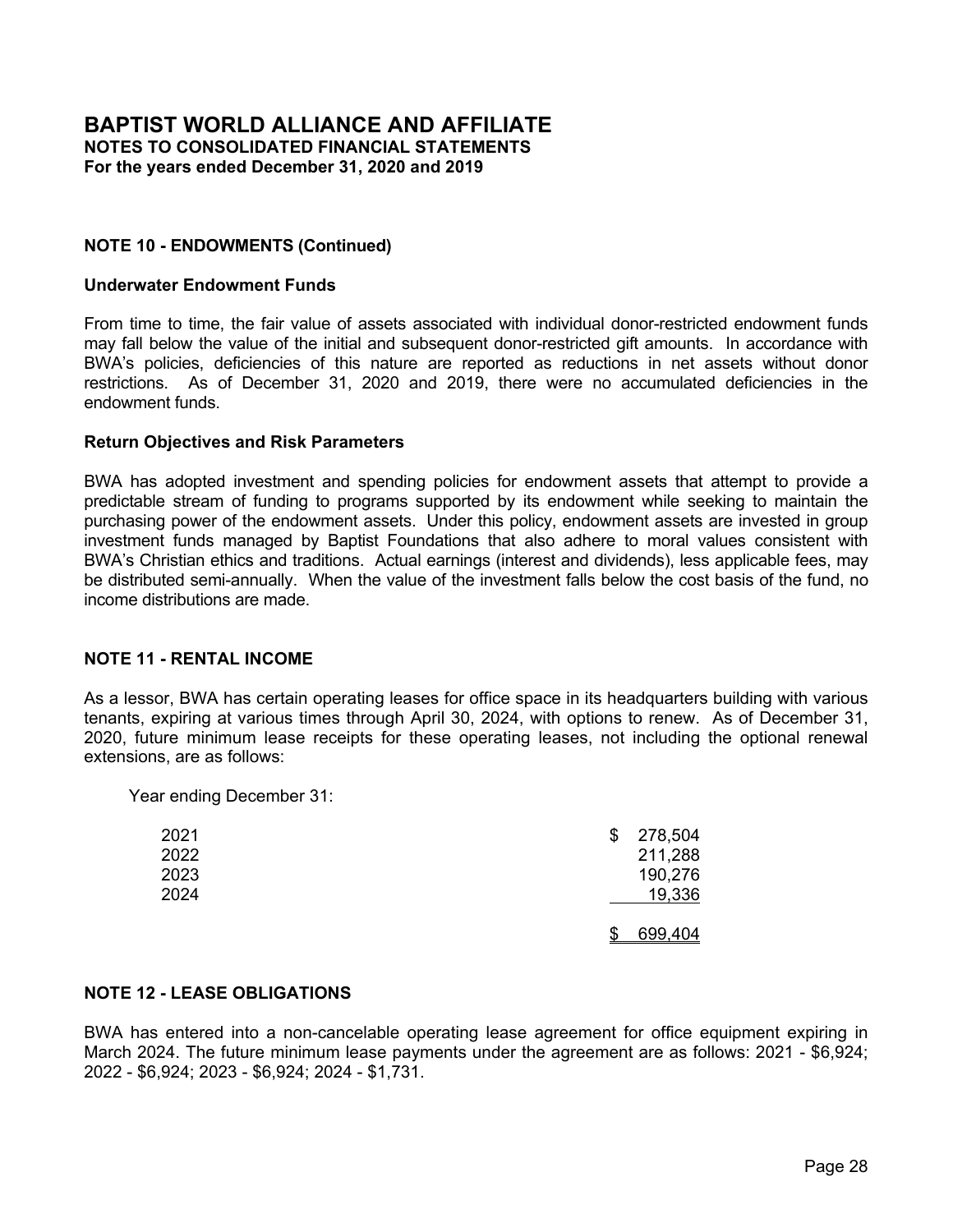# **NOTE 3 - LOANS RECEIVABLE**

In 2018, BWA provided a \$250,000 loan to an officer. The loan is collateralized by the officer's principal residence. Interest only payments are due until August 31, 2029. The loan includes an adjustable rate rider allowing for changes in the interest rate and monthly payment. The loan has an initial rate of 3.0% and interest only payments. The interest may be changed by BWA on the following change dates: August 1, 2021, August 1, 2024, and August 1, 2027. The interest rate cannot be increased or decreased on these change dates by more than 3.0% points from the initial interest rate and the interest rate shall not exceed 8.0%.

BWA also provided a loan to a former employee. The interest on the refinanced loan is 3.0% with monthly principal and interest payments of \$223 due until December 2027, at which time all amounts owed are due in full. The unpaid principal balance on this loan as of December 31, 2020 and 2019 was \$16,844 and \$17,320, respectively.

BWA has also provided a five-year interest free loan to one of its tenants with monthly principal payments of \$84 until January 31, 2022. The unpaid principal balance on the loan as of December 31, 2020 and 2019 was \$1,072 and \$2,072, respectively.

Principal payments on the loans receivable are due as follows: 2021 - \$3,218; 2022 - \$2,325; 2023 - \$2,338, 2024 - \$2,409, 2025 - \$2,483, 2026 - \$2,558, 2027 - \$2,585, and 2029 - \$250,000.

# **NOTE 4 - DUE FROM DEPARTMENTS**

BWA has separate Women's and Men's Departments which are affiliated with BWA but have their own bylaws, officers and governing bodies. In addition, they each have funds in accounts separate from those held by BWA. For these reasons, the amounts received and disbursed for these affiliated departments are not included as revenue and expenses of BWA in the accompanying consolidated financial statements. The balance due from the Women's Department of BWA as of December 31, 2020 and 2019 were \$0 and \$14,031, respectively.

During 2018, BWA signed a memorandum of understanding (the memo) with the Women's Department of BWA. The memo outlines that BWA will apply \$8,000 per year as a reduction to the balance due for three years in exchange for services. BWA reported this amount in grant expense for the years ended December 31, 2020 and 2019. The balance due was fully expensed during the year ended December 31, 2020.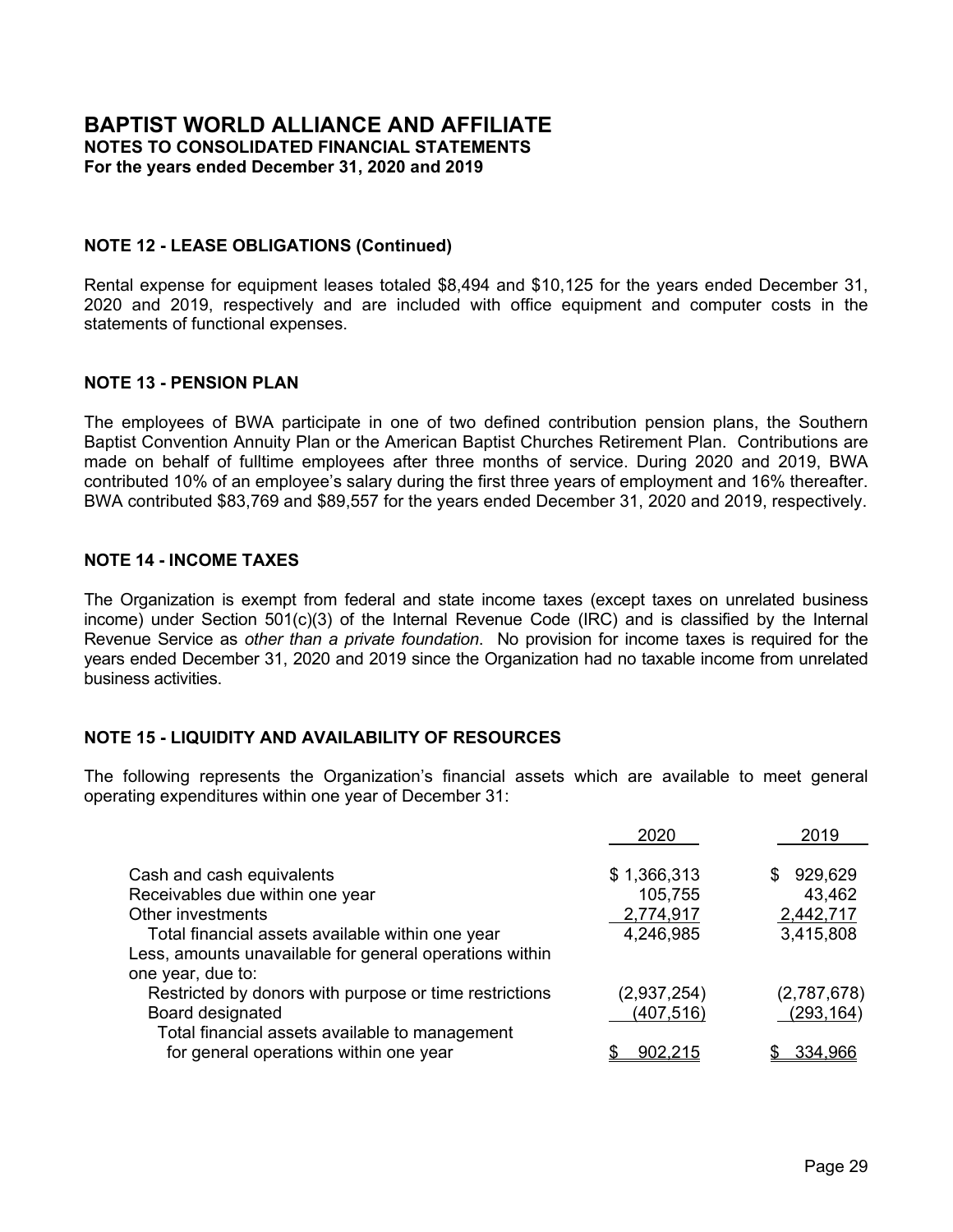## **NOTE 5 - PROPERTY AND EQUIPMENT**

The following is a summary of property and equipment at December 31:

|                                                                          | 2020                                | 2019                                |
|--------------------------------------------------------------------------|-------------------------------------|-------------------------------------|
| Building and improvements<br>Furniture, fixtures, equipment and software | \$2,334,069<br>352,943<br>2,687,012 | \$2,323,402<br>388,666<br>2,712,068 |
| Less: accumulated depreciation                                           | (1,518,346)                         | (1,470,176)                         |
| Net book value of depreciable property and equipment<br>Land             | 1,168,666<br>1,174,400              | 1,241,892<br>1,174,400              |
| Property and equipment - net                                             | \$2,343,066                         | <u>\$2,416,292</u>                  |

Depreciation expense for the years ended December 31, 2020 and 2019 totaled \$87,525 and \$97,894, respectively.

# **NOTE 6 - INVESTMENTS AND FAIR VALUE MEASUREMENTS**

The following are the major categories of assets measured at fair value on a recurring basis as of December 31, 2020 and 2019, using quoted prices in active markets for identical assets (Level 1); significant other observable inputs (Level 2); and significant unobservable inputs (Level 3).

|                                                                                   | Level 1 | Level 2 | Level 3                  | Total                    |
|-----------------------------------------------------------------------------------|---------|---------|--------------------------|--------------------------|
| December 31, 2020                                                                 |         |         |                          |                          |
| Pooled investment funds<br>Beneficial interest in trusts<br>Total assets measured | \$      | \$      | \$4,118,644<br>1,347,830 | \$4,118,644<br>1,347,830 |
| at fair value                                                                     |         |         | \$5,466,474              | \$5,466,474              |
| December 31, 2019                                                                 |         |         |                          |                          |
| Pooled investment funds<br>Beneficial interest in trusts                          | \$      | \$      | \$3,786,194<br>1,277,776 | \$3,786,194<br>1,277,776 |
| Total assets measured<br>at fair value                                            |         |         | \$5,063,970              | \$5,063,970              |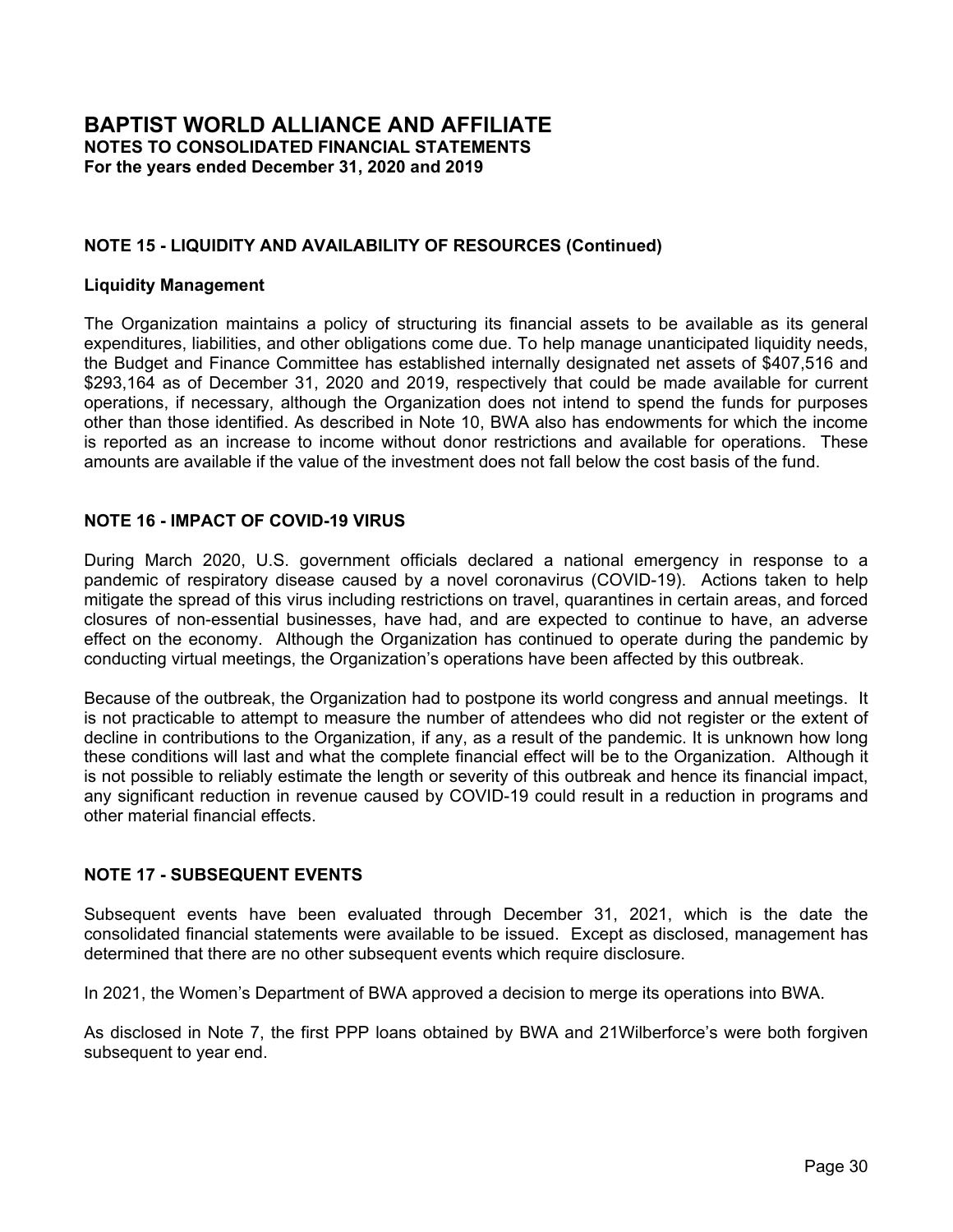# **NOTE 6 - INVESTMENTS AND FAIR VALUE MEASUREMENTS (Continued)**

Gains and losses (realized and unrealized) for Level 3 assets included in the change in net assets are presented in the statements of activities as follows for the years ended December 31:

|                                                                             | 2020    | 2019    |
|-----------------------------------------------------------------------------|---------|---------|
| Total gains included in the change in<br>net assets for the year            | 312,576 | 552,964 |
| Change in unrealized gains relating<br>to net assets still held at year end | 312.576 | 552,964 |

Fair values for assets in Level 3 are calculated using net asset value techniques. There were no changes in the valuation techniques during the current year. Transfers in (out) are reported as of the end of the reporting period.

|                                                                   |                          |                         | 2020      |        |                            |
|-------------------------------------------------------------------|--------------------------|-------------------------|-----------|--------|----------------------------|
|                                                                   | Balance at<br>January 1, | Realized/<br>Unrealized |           |        | Balance at<br>December 31, |
|                                                                   | 2020                     | Gain (Loss)             | Purchases | Sales  | 2020                       |
| Investments:                                                      |                          |                         |           |        |                            |
| <b>ABF Stock Fund</b><br><b>Higher Ground Advisors</b>            | \$<br>420,502            | \$<br>41,226            | \$        | \$     | \$<br>461,728              |
| <b>Endowment Fund Summit</b>                                      | 1,778,544                | 124,347                 | 112,604   |        | 2,015,495                  |
| <b>Higher Ground Advisors Cash</b>                                | 516,220                  |                         |           |        | 516,220                    |
| <b>SBF Growth Fund</b>                                            | 979,418                  | 48,416                  |           |        | 1,027,834                  |
| <b>SBF Flexible Fund</b>                                          | 91,510                   | 5,857                   |           |        | 97,367                     |
|                                                                   | 3,786,194                | 219,846                 | 112,604   |        | 4,118,644                  |
| Beneficial interest in trusts:<br><b>VBF Greenwood Charitable</b> |                          |                         |           |        |                            |
| Fund                                                              | \$<br>30,670             | \$<br>3,439             | \$        | \$     | \$<br>34,109               |
| ArkBF Cobb and Warren Funds                                       | 1,012,809                | 51,015                  |           |        | 1,063,824                  |
| KBF Winchester Fund #1                                            | 14,152                   | 3,296                   |           |        | 17,448                     |
| KBF Winchester Fund #2                                            | 4,738                    | 1,204                   |           |        | 5,942                      |
| <b>KBF Patterson Fund</b>                                         | 16,198                   | 6,478                   |           | 22,676 |                            |
| <b>KBF Tassie Fund</b>                                            | 199,209                  | 27,298                  |           |        | 226,507                    |
|                                                                   | 277,776                  | \$<br>92,730            | \$        | 22,676 | \$<br>,347,830             |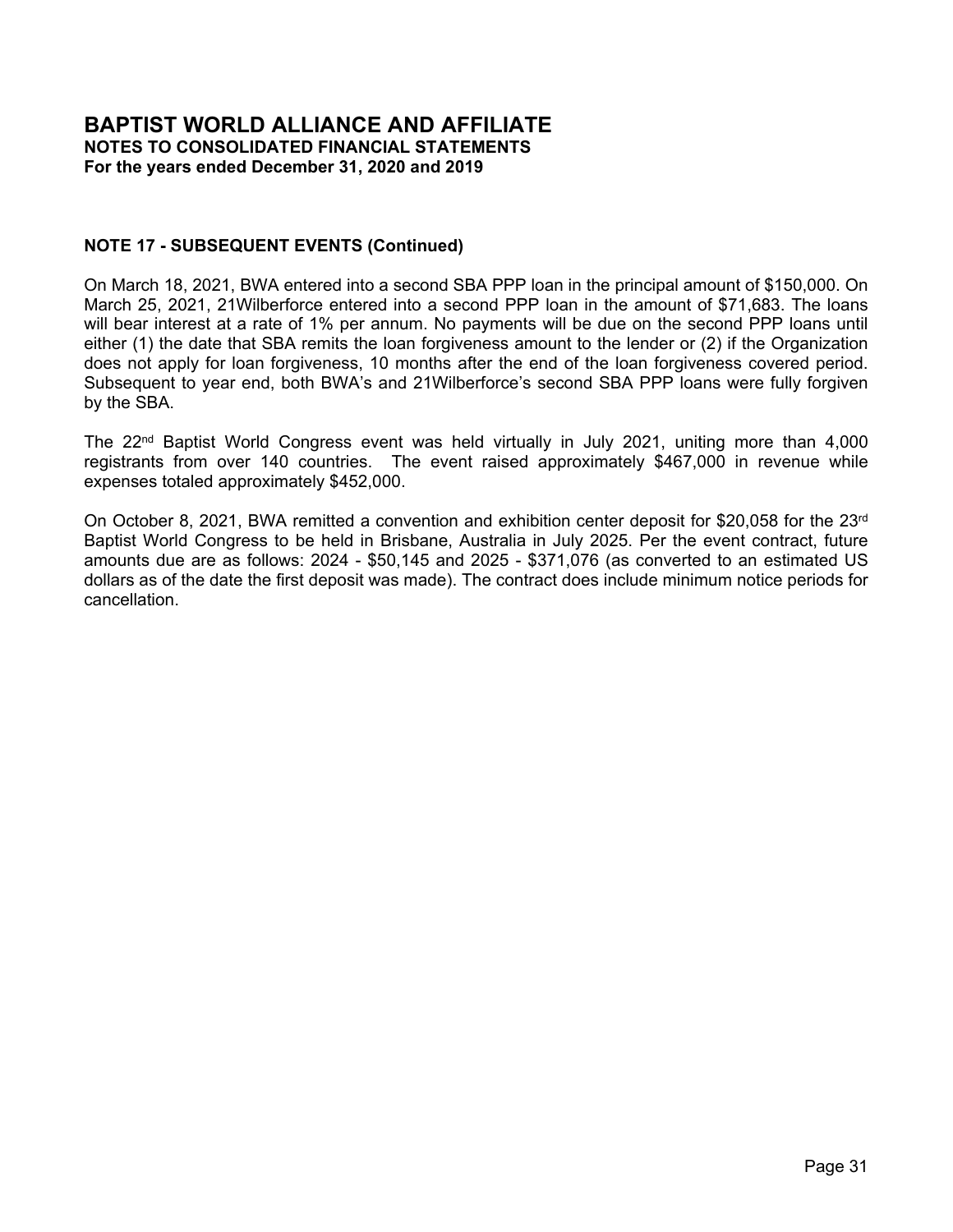# **NOTE 6 - INVESTMENTS AND FAIR VALUE MEASUREMENTS (Continued)**

|                                                                   |                                  |                                        | 2019      |       |                                    |
|-------------------------------------------------------------------|----------------------------------|----------------------------------------|-----------|-------|------------------------------------|
|                                                                   | Balance at<br>January 1,<br>2019 | Realized/<br>Unrealized<br>Gain (Loss) | Purchases | Sales | Balance at<br>December 31,<br>2019 |
| Investments:                                                      |                                  |                                        |           |       |                                    |
| <b>ABF Stock Fund</b>                                             | \$<br>351,773                    | \$<br>68,729                           | \$        | \$    | \$<br>420,502                      |
| <b>Higher Ground Advisors</b>                                     |                                  |                                        |           |       |                                    |
| <b>Endowment Fund Summit</b>                                      | 1,304,361                        | 123,071                                | 351,112   |       | 1,778,544                          |
| <b>Higher Ground Advisors Cash</b>                                | 266,217                          | 401                                    | 249,602   |       | 516,220                            |
| <b>SBF Growth Fund</b>                                            | 771,484                          | 207,934                                |           |       | 979,418                            |
| <b>SBF Flexible Fund</b>                                          | 88,306                           | 3,204                                  |           |       | 91,510                             |
|                                                                   | 2,782,141                        | \$<br>403,339                          | 600,714   | \$    | 3,786,194                          |
| Beneficial interest in trusts:<br><b>VBF Greenwood Charitable</b> |                                  |                                        |           |       |                                    |
| Fund                                                              | \$<br>25,997                     | \$<br>4,673                            | \$        | \$    | \$<br>30,670                       |
| ArkBF Cobb and Warren Funds                                       | 904.474                          | 108,335                                |           |       | 1,012,809                          |
| KBF Winchester Fund #1                                            | 10,965                           | 3,187                                  |           |       | 14,152                             |
| KBF Winchester Fund #2                                            | 3,605                            | 1,133                                  |           |       | 4,738                              |
| <b>KBF Patterson Fund</b>                                         | 14,479                           | 1,719                                  |           |       | 16,198                             |
| <b>KBF Tassie Fund</b>                                            | 168,631                          | 30,578                                 |           |       | 199,209                            |
|                                                                   | 1,128,151                        | \$<br>149,625                          | \$        | \$    | \$<br>1,277,776                    |

Investment income is comprised of the following for the years ended December 31:

|                                     | 2020    | 2019    |
|-------------------------------------|---------|---------|
| Interest and dividends              | 139,671 | 122,234 |
| Distributions from perpetual trusts | 71,351  | 71,940  |
| Net unrealized and realized gains   | 219,846 | 403,339 |
|                                     | 430.868 | 597,513 |

# **NOTE 7 - PAYCHECK PROTECTION PROGRAM**

On May 1, 2020, the Organization received loans in the amounts of \$165,233 and \$41,705 for BWA and 21Wilberforce, respectively from local banks under the Paycheck Protection Program (PPP). Established as part of the Coronavirus Aid, Relief and Economic Security Act ("CARES Act"), the PPP provides for loans to qualifying businesses. The notes bear interest at 1% and mature in two years; however, monthly payments are deferred for a period of ten months. PPP borrowers can qualify to have the loans forgiven if the proceeds are used to pay payroll and certain other eligible costs, however the amount of loan forgiveness will be reduced under certain conditions.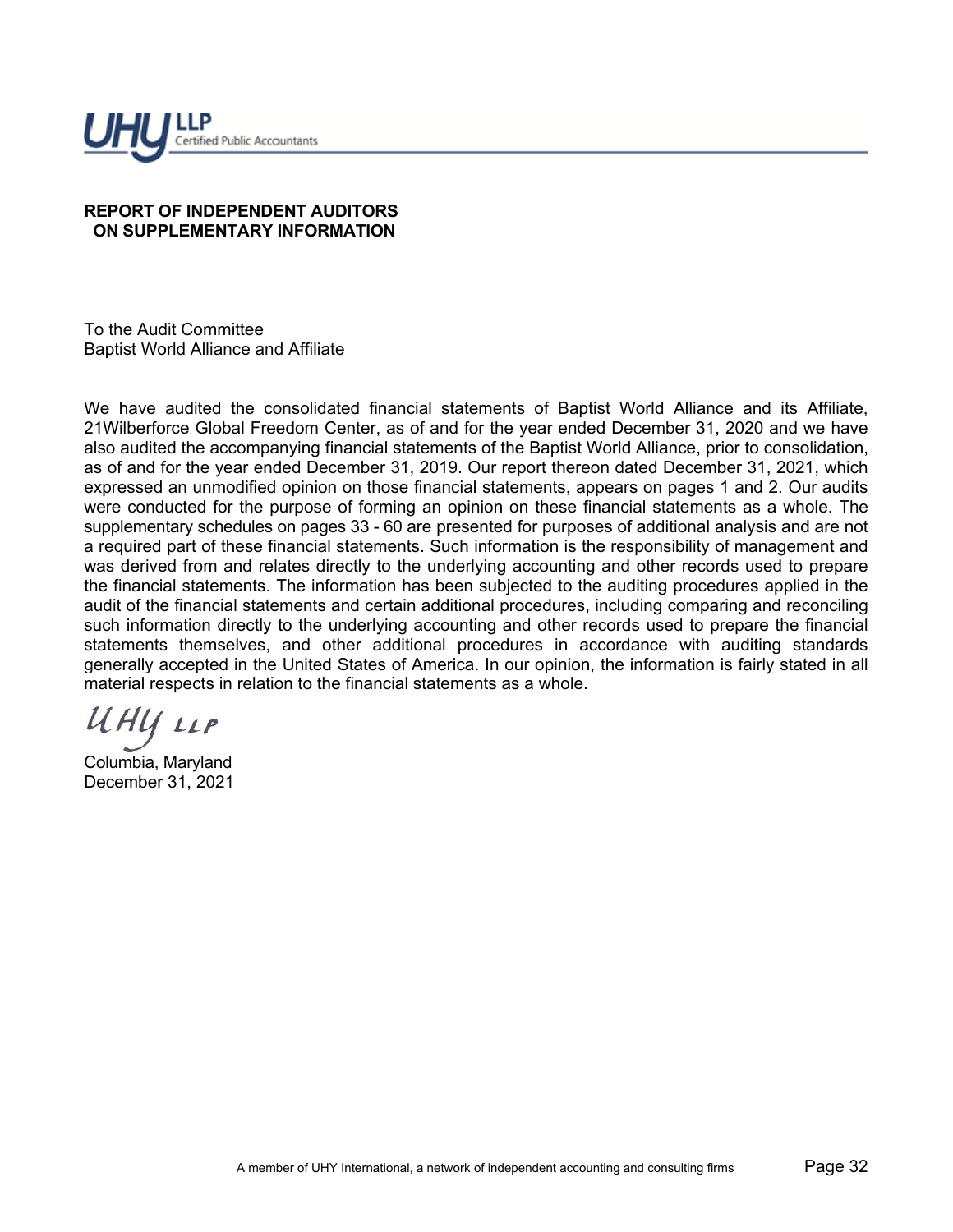### **NOTE 7 - PAYCHECK PROTECTION PROGRAM (Continued)**

Until the forgiveness is actually received, the loans are reported as a liability in the consolidated statement of financial position. The Organization will record forgiveness upon being legally released from the loan obligation. No forgiveness income has been recorded for the year ended December 31, 2020. Both loans were forgiven by the Small Business Administration (SBA) during 2021.

According to the rules of the SBA, the Organization is required to retain documentation for six years after the date the loan is forgiven or repaid in full, and permit authorized representatives of the SBA, including representatives of its Office of Inspector General, to access such files upon request. Should the SBA conduct such a review and reject all or some of the Organization's judgements pertaining to satisfying conditions of the loan, the Organization may be required to adjust previously reported amounts and disclosures in the consolidated financial statements.

## **NOTE 8 - NET ASSETS WITHOUT DONOR RESTRICTIONS**

Net assets without donor restrictions are available to finance the general operations of the Organization. The only limits on the use of these assets are the broad limits resulting from the nature of the Organization, the environment in which it operates, and the purpose specified in its constitution. Voluntary resolutions by the General Council and/or its Committees to designate a portion of its net assets without donor restrictions for specific purposes do not result in net assets with donor restrictions. Since designations are voluntary and may be reversed at any time, internally designated net assets are included under the caption "without donor restrictions".

The Organization's consolidated net assets without donor restrictions are comprised of undesignated and internally designated amounts at December 31:

|                                                                                                                                                                                                                                                 | 2020                                                                                     | 2019                                                                           |
|-------------------------------------------------------------------------------------------------------------------------------------------------------------------------------------------------------------------------------------------------|------------------------------------------------------------------------------------------|--------------------------------------------------------------------------------|
| Available for operations                                                                                                                                                                                                                        | 799,772<br>\$                                                                            | 523,859<br>\$                                                                  |
| Invested in property and equipment                                                                                                                                                                                                              | 2,343,066                                                                                | 2,416,292                                                                      |
| Internally designated:                                                                                                                                                                                                                          |                                                                                          |                                                                                |
| <b>Bequests</b><br>400 Legacy Fund<br><b>Building Reserve</b><br><b>PATH</b><br><b>BWAID Director Salary Donations</b><br>BWA reserve for special projects<br><b>Staff Relocation Fund</b><br>Hillhouse Aid Fund<br>Total internally designated | 194,123<br>58,200<br>35,867<br>45,060<br>33,131<br>20,000<br>11,058<br>10,077<br>407,516 | 128,681<br>58,200<br>35,867<br>29,281<br>20,000<br>11,058<br>10,077<br>293,164 |
| Total net assets without donor restrictions                                                                                                                                                                                                     | \$3,550,354                                                                              | <u>\$3,233,315</u>                                                             |
|                                                                                                                                                                                                                                                 |                                                                                          |                                                                                |